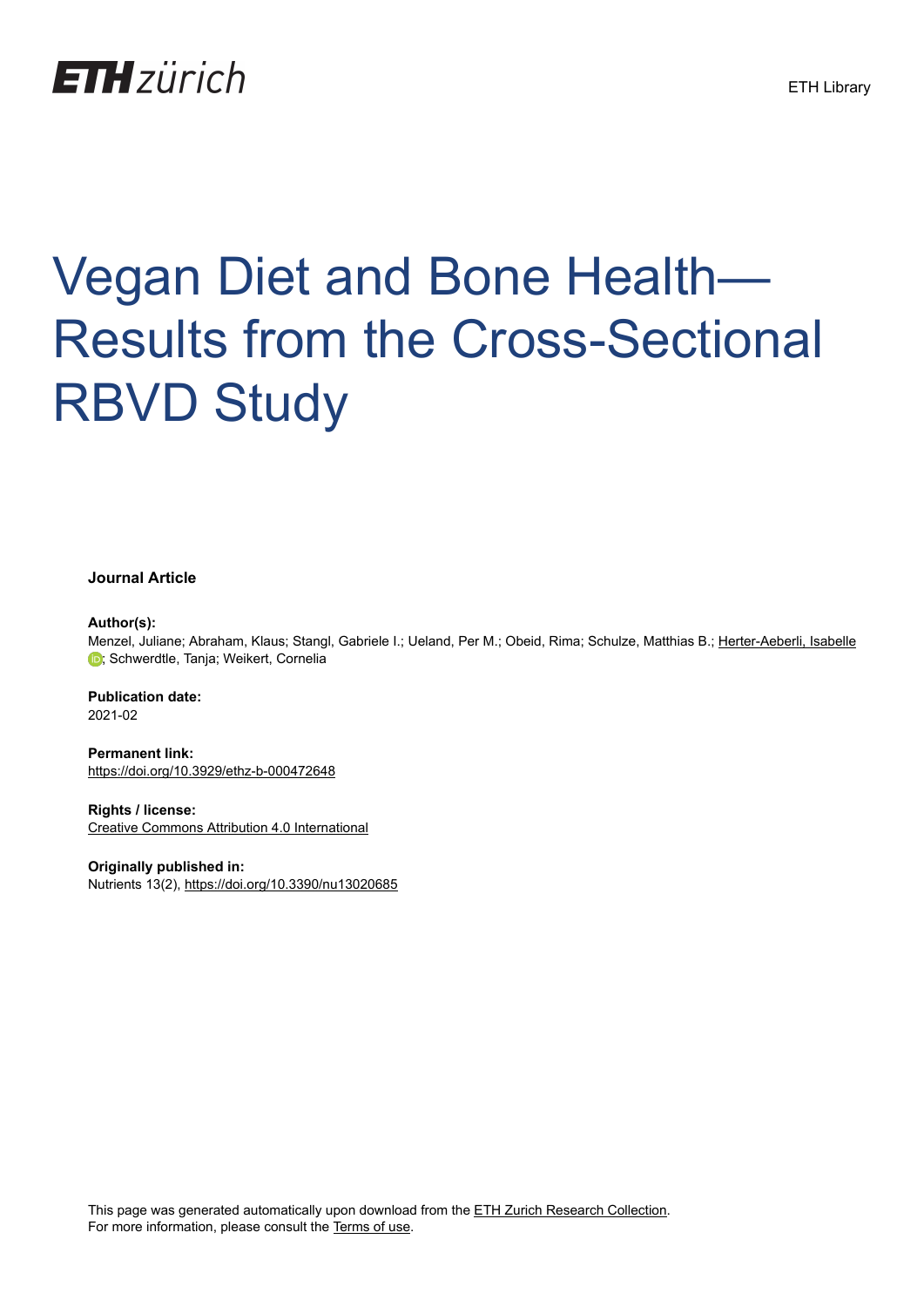



### *Article* **Vegan Diet and Bone Health—Results from the Cross-Sectional RBVD Study**

**Juliane Menzel 1,2,\* [,](https://orcid.org/0000-0001-7938-4251) Klaus Abraham <sup>1</sup> , Gabriele I. Stangl <sup>3</sup> , Per Magne Ueland <sup>4</sup> , Rima Obeid <sup>5</sup> [,](https://orcid.org/0000-0003-1756-0146) Matthias B. Schulze 6,7 [,](https://orcid.org/0000-0002-0830-5277) Isabelle Herter-Aeberli <sup>8</sup> , Tanja Schwerdtle 9,10 and Cornelia Weikert <sup>1</sup>**

- <sup>1</sup> Department of Food Safety, German Federal Institute for Risk Assessment, 10589 Berlin, Germany; klaus.abraham@bfr.bund.de (K.A.); cornelia.weikert@bfr.bund.de (C.W.)
- 2 Institute for Social Medicine, Epidemiology and Health Economics, Charité, Universitätsmedizin Berlin, 10117 Berlin, Germany
- 3 Institute for Agricultural and Nutritional Sciences, Martin Luther University Halle-Wittenberg, 06120 Halle (Saale), Germany; gabriele.stangl@landw.uni-halle.de
- <sup>4</sup> Section for Pharmacology, Department of Clinical Science, University of Bergen, 5021 Bergen, Norway; per.ueland@ikb.uib.no
- <sup>5</sup> Department of Clinical Chemistry and Laboratory Medicine, Saarland University Hospital, 66421 Homburg, Germany; rima.obeid@uks.eu
- <sup>6</sup> Department of Molecular Epidemiology, German Institute of Human Nutrition Potsdam–Rehbruecke, 14558 Nuthetal, Germany; mschulze@dife.de
- 7 Institute of Nutritional Science, University of Potsdam, 14558 Nuthetal, Germany
- <sup>8</sup> Laboratory of Human Nutrition, Institute of Food, Nutrition and Health, ETH Zurich,
	- 8092 Zurich, Switzerland; isabelle.herter@hest.ethz.ch
- 9 German Federal Institute for Risk Assessment, 10589 Berlin, Germany; tanja.schwerdtle@bfr.bund.de<br><sup>10</sup> Department of Food Chemistry, Institute of Nutritional Science, University of Potedam
- <sup>10</sup> Department of Food Chemistry, Institute of Nutritional Science, University of Potsdam, 14558 Nuthetal, Germany
- **\*** Correspondence: juliane.menzel@bfr.bund.de; Tel.: +4930-18412-25411

**Abstract:** Scientific evidence suggests that a vegan diet might be associated with impaired bone health. Therefore, a cross-sectional study ( $n = 36$  vegans,  $n = 36$  omnivores) was used to investigate the associations of veganism with calcaneal quantitative ultrasound (QUS) measurements, along with the investigation of differences in the concentrations of nutrition- and bone-related biomarkers between vegans and omnivores. This study revealed lower levels in the QUS parameters in vegans compared to omnivores, e.g., broadband ultrasound attenuation (vegans:  $111.8 \pm 10.7$  dB/MHz, omnivores:  $118.0 \pm 10.8$  dB/MHz,  $p = 0.02$ ). Vegans had lower levels of vitamin A, B2, lysine, zinc, selenoprotein P, n-3 fatty acids, urinary iodine, and calcium levels, while the concentrations of vitamin K1, folate, and glutamine were higher in vegans compared to omnivores. Applying a reduced rank regression, 12 out of the 28 biomarkers were identified to contribute most to bone health, i.e., lysine, urinary iodine, thyroid-stimulating hormone, selenoprotein P, vitamin A, leucine, α-klotho, n-3 fatty acids, urinary calcium/magnesium, vitamin B6, and FGF23. All QUS parameters increased across the tertiles of the pattern score. The study provides evidence of lower bone health in vegans compared to omnivores, additionally revealing a combination of nutrition-related biomarkers, which may contribute to bone health. Further studies are needed to confirm these findings.

**Keywords:** bone health; BUA; SOS; QUS; vegan; diet; biomarker; reduced rank regression; RRR

#### **1. Introduction**

In recent years, plant-based diets have become increasingly popular in Germany and many other Western countries [\[1](#page-13-0)[,2\]](#page-13-1). In particular, a growing trend toward a vegan diet has been observed, referring to a diet without consumption of any animal products. People are turning to a vegan diet not only due to compassion for animals and awareness of environmental problems but also for health benefits [\[1\]](#page-13-0). Indeed, scientific evidence suggests that a vegan or vegetarian diet may protect against many chronic diseases, e.g., diabetes [\[3\]](#page-13-2),



**Citation:** Menzel, J.; Abraham, K.; Stangl, G.I.; Ueland, P.M.; Obeid, R.; Schulze, M.B.; Herter-Aeberli, I.; Schwerdtle, T.; Weikert, C. Vegan Diet and Bone Health—Results from the Cross-Sectional RBVD Study. *Nutrients* **2021**, *13*, 685. [https://](https://doi.org/10.3390/nu13020685) [doi.org/10.3390/nu13020685](https://doi.org/10.3390/nu13020685)

Academic Editor: Winston Craig

Received: 12 January 2021 Accepted: 15 February 2021 Published: 21 February 2021

**Publisher's Note:** MDPI stays neutral with regard to jurisdictional claims in published maps and institutional affiliations.



**Copyright:** © 2021 by the authors. Licensee MDPI, Basel, Switzerland. This article is an open access article distributed under the terms and conditions of the Creative Commons Attribution (CC BY) license (https:/[/](https://creativecommons.org/licenses/by/4.0/) [creativecommons.org/licenses/by/](https://creativecommons.org/licenses/by/4.0/)  $4.0/$ ).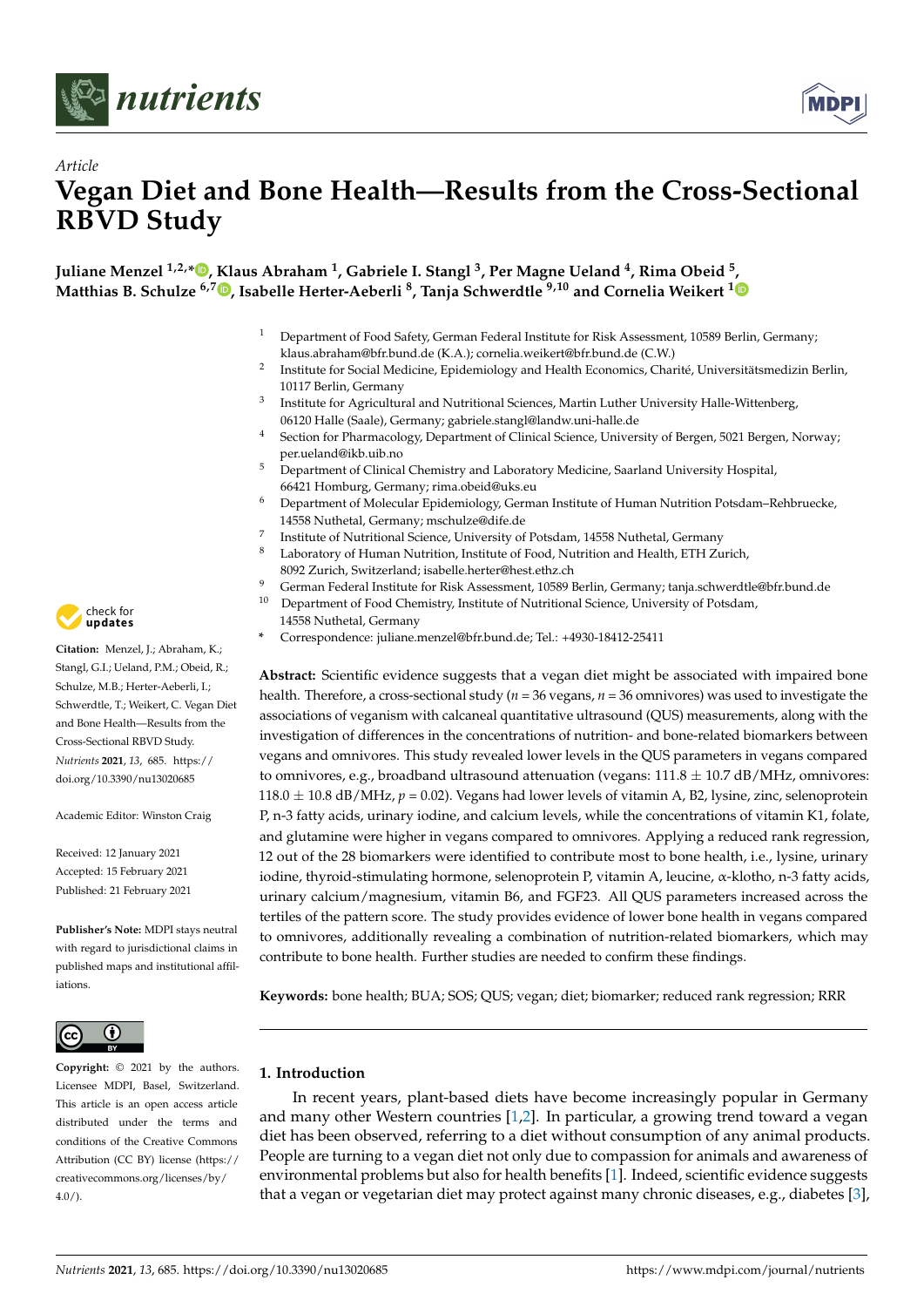cardiovascular diseases [\[4\]](#page-13-3), or cancer [\[5\]](#page-13-4). However, a vegan diet was found to be associated with lower bone mineral density (BMD), which is associated with higher fracture risk, compared to omnivores [\[6\]](#page-13-5). The skeleton is a dynamic and metabolically active tissue [\[7\]](#page-13-6) and is exquisitely sensitive to its microenvironment [\[8\]](#page-13-7). Accordingly, nutritional habits have been considered an important modifiable factor influencing BMD [\[8](#page-13-7)[,9\]](#page-13-8). Consuming a vegan diet arises concern about an inadequate supply of some nutrients [\[10\]](#page-13-9), possibly contributing to an impaired BMD in vegans. For instance, calcium and vitamin D are well known as major determinants of bone health [\[9\]](#page-13-8), but they are considered as potential critical nutrients in vegans [\[10\]](#page-13-9). Other critical nutrients for a vegan diet are long-chain n-3 fatty acids [\[10\]](#page-13-9), vitamins (B12, A) [\[10\]](#page-13-9), or minerals (zinc, selenium, iodine) [\[10\]](#page-13-9), which are also related to bone health [\[8\]](#page-13-7). On the other hand, vegetarian and vegan diets provide important nutrients that protect bone, e.g., vitamin K [\[7,](#page-13-6)[8,](#page-13-7)[11\]](#page-13-10) and folate [\[7,](#page-13-6)[12](#page-13-11)[–14\]](#page-14-0).

Therefore, the present study aimed to investigate the differences in bone health between vegans and omnivores, as measured using quantitative ultrasound. Furthermore, the study aimed to detect differences in nutritional biomarkers that are related to bone health (selected vitamins, minerals, fatty acids, and amino acids), along with differences in biomarkers of bone turnover, calcium homeostasis, inflammation, and the fibroblast growth factor 23 (FGF23)–α-klotho axis. In addition, via the application of reduced rank regression (RRR), the study aimed to detect an exploratory biomarker pattern that may reveal a combination of biomarkers that contribute to bone health and thereby may explain the suggested reduced bone health in vegans. As is known, classic endocrine feedback loops ensure the regulation of blood calcium alongside the involvement of parathyroid hormone (PTH), vitamin D, and FGF23 [\[15\]](#page-14-1) having their own impacts on bone health; thus, the complexity of the homeostatic regulatory biomarkers of bones should be considered, too. Therefore, the RRR included not only classical nutritional biomarkers but also other important nutrition-associated bone-related biomarkers.

#### **2. Materials and Methods**

#### *2.1. Study Population*

The study participants were investigated between January 2017 and July 2017. Participants of the present "Risks and Benefits of a Vegan Diet" (RBVD) study were individuals who responded to an advertisement by contacting the study center at the German Federal Institute for Risk Assessment (BfR) via phone or mail (*n* = 161). A phone screening followed, including a brief explanation of the study and checking the inclusion criteria (age 30–60 years, following the diet for at least 1 year) and exclusion criteria (body mass index (BMI)  $\geq$  30, cardiovascular disease, type 2 diabetes, cancer, pregnancy, breastfeeding, current infection) [\[16\]](#page-14-2). An omnivorous diet was defined as the consumption of at least three portions of meat per week or two portions of meat and two portions of processed meat per week, whereas a vegan diet was defined as no consumption of any animal food products [\[16\]](#page-14-2). The cross-sectional study was conducted at the BfR in Berlin, Germany. Each participant visited the study center twice [\[16\]](#page-14-2). On their first visit, participants gave their written informed consent and received instructions to collect 24 h urine and to document their diet using a three-day weighed food protocol. At the second visit, anthropometric measurements, a quantitative ultrasound measurement, and their lifestyle characteristics were assessed, and a fasting blood sample was collected [\[16\]](#page-14-2). In total, the final study population comprised 36 vegans and 36 omnivores that were sex- and age-matched. A flowchart was published previously [\[16\]](#page-14-2). The study was approved by the Ethics Committee of Charité University Medical Center Berlin (no. EA4/121/16) and was conducted in accordance with the Declaration of Helsinki.

#### *2.2. Quantitative Ultrasound Measurement*

In our study, bone health was assessed using quantitative ultrasound (QUS) measurements. According to the manufacturer's instructions, QUS measurements were performed by trained personnel on the right and left os calcis using the Achilles EXPII bone ultra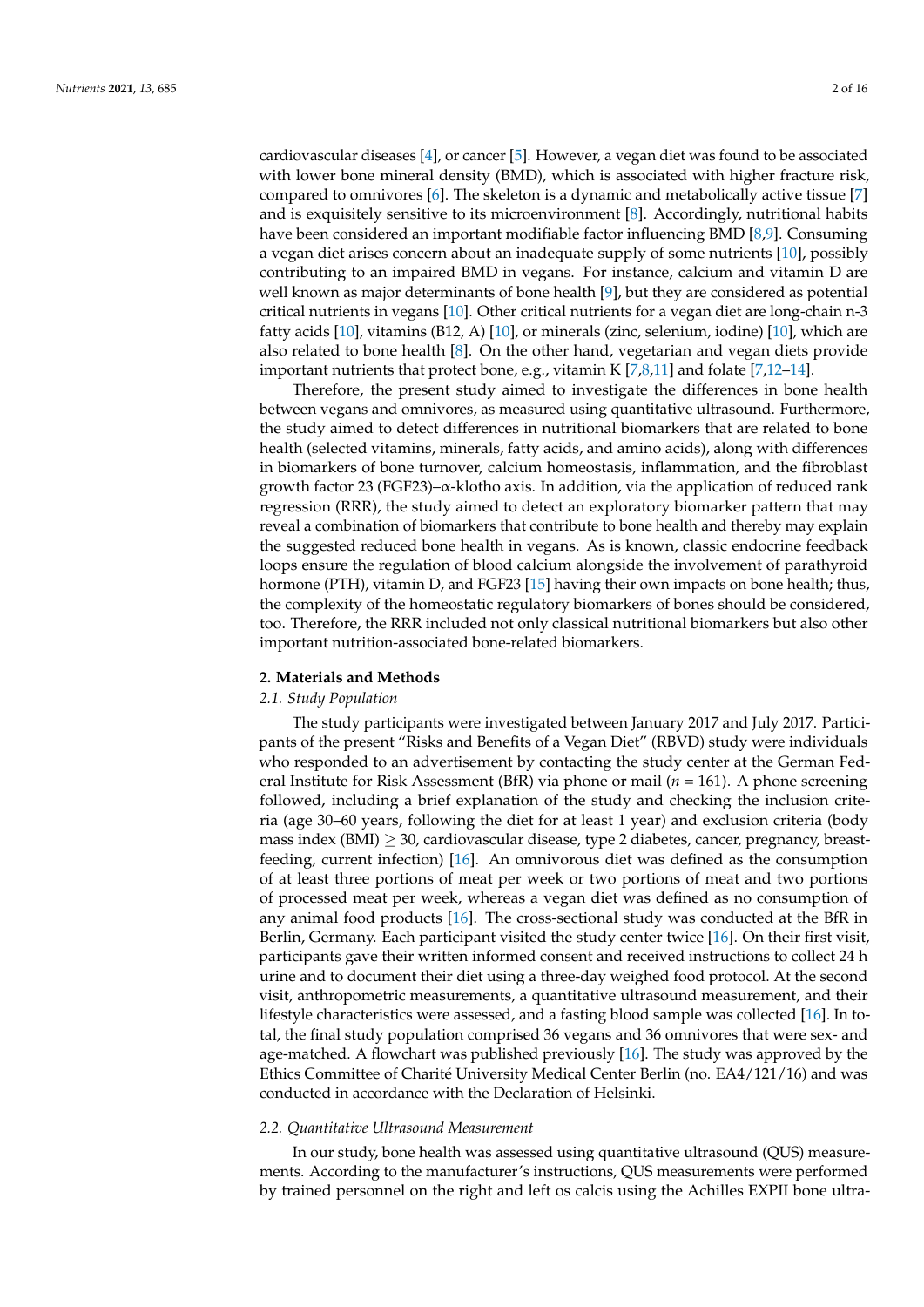sonometer (General Electric Healthcare, Little Chalfont, UK). In the case of unilateral foot pathology (ankle edema, trauma, or fracture) of a heel, only the opposite heel was measured. The instrument measures the frequency-dependent broadband ultrasound attenuation (BUA) (dB/MHz) and the speed of sound (SOS)  $(m/s)$ . The stiffness index (SI) was automatically calculated from the BUA and SOS using the Achilles EXPII system via the following equation: stiffness index =  $(0.67 \times BUA + 0.28 \times SOS) - 420$  [\[17\]](#page-14-3). The mean values of quantitative ultrasound measurements were calculated from the left and right heel measurements, except in four participants, where only one heel site measurement was available. Due to the anatomical conditions of the feet, the measurement for one participant was not possible.

#### *2.3. Assessment of Lifestyle Characteristics*

Anthropometric measurements (weight, height, and waist circumference) were performed by trained and quality-monitored personnel while the participants wore only light underwear and had no shoes on. Body weight was assessed using an electronic digital scale (Omron BF511 Omron Healthcare Ltd., Kyoto, Japan) and the height was measured using a flexible anthropometer (SECA 213, Hamburg, Germany). Waist circumference was defined using the horizontal plane midway between the lowest ribs and the iliac crest. Information on educational level, smoking habits, and supplement intake was assessed using computer-based questionnaires. The educational levels were defined as high education (university, university of applied sciences), intermediate education (vocational school, technical college), or low education (no degree). Physical activity was determined using a validated physical activity questionnaire [\[18\]](#page-14-4). Physical activity comprised the sum of the average hours per week spent in cycling, sports, and gardening during summer and winter. Walking included the sum of the average hours per week during summer and winter.

#### *2.4. Blood and Urine Collection and Laboratory Analysis*

About 60 mL of venous blood was collected from each participant at the BfR study center. Several routine biomarkers, including serum concentration of alkaline phosphatase, high-sensitivity C-reactive protein (hsCRP), thyroid-stimulating hormone (TSH), zinc, and total homocysteine (using NaF blood), were measured at an accredited medical analytics laboratory (Labor 28 GmbH, Berlin, Germany) on the same day. About half of the blood was fractionated into serum/plasma and erythrocytes and stored at −80 ◦C until further analysis. In 2018, Labor 28 determined the bone turnover biomarker b-CrossLaps (CTX) and osteocalcin in the serum. Due to an implausibly high value of CTX in a participant, one measurement was not considered in the present study. Serum concentrations of procollagen type-1 (PINP) were measured at Labor Augsburg MVZ GmbH (Augsburg, Germany). Methylmalonic acid and vitamins A, B2, B6, D3, and K1, as well as amino acids alanine, arginine, glutamine, leucine, lysine, and proline were measured in plasma at Bevital AS (Bergen, Norway). Plasma concentrations of fibroblast growth factor 23 (FGF23), α-klotho, and PTH were measured at the Institute of Agricultural and Nutritional Sciences, Martin Luther University Halle-Wittenberg (Halle, Germany). Serum concentrations of holotranscobalamin, vitamin B12, and folate were determined at the Department of Clinical Chemistry and Laboratory Medicine, University of Saarland (Homburg, Germany). Serum concentrations of selenium and selenoprotein P (SePP) were measured at the Institute of Nutritional Science, University of Potsdam (Potsdam, Germany). Fatty acids in plasma phospholipids were determined at the Department of Molecular Epidemiology, German Institute of Human Nutrition Potsdam-Rehbruecke (Germany) [\[19\]](#page-14-5). The total n-3 fatty acids included the sum of linolenic acid (C18:3n3), eicosapentaenoic acid (C20:5n3), docosapentaenoic acid (C22:5n3), and docosahexaenoic acid (C22:6n3). We calculated the combined vitamin B12 indicator (4cB12) from concentrations of holotranscobalamin, vitamin B12, total homocysteine, and methylmalonic acid according to the published equation (adjusted for age) [\[20\]](#page-14-6). The participants collected their urine over 24 h before their second visit to the study center. Concentrations of calcium and magnesium in 24 h urine were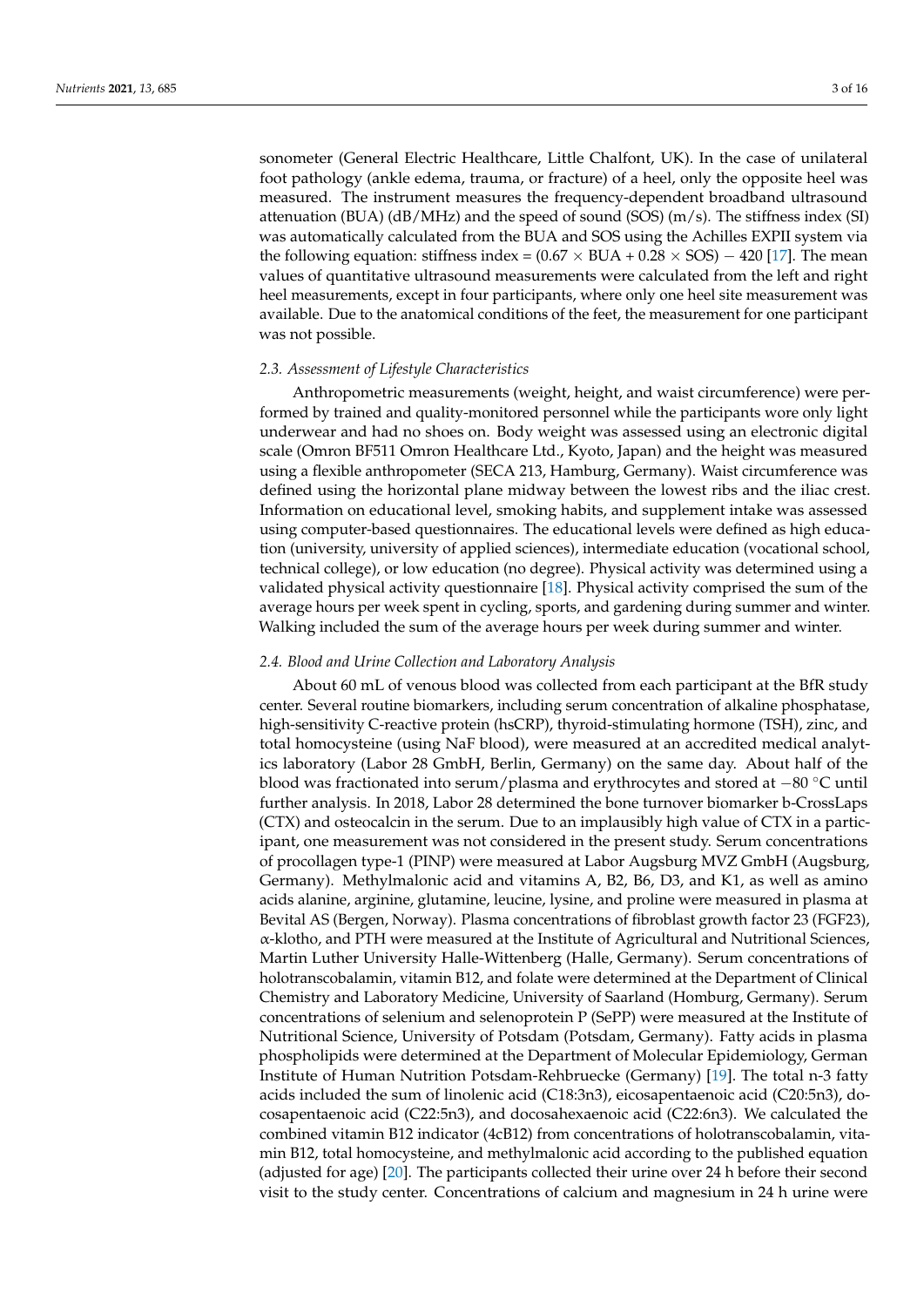measured at Labor 28 GmbH (Berlin, Germany) and concentrations of urinary iodine at the Laboratory of Human Nutrition, Institute of Food, Nutrition and Health, ETH Zurich (Switzerland) [\[21\]](#page-14-7).

#### *2.5. Sample Size Estimation*

The sample size was calculated by assuming a clinically relevant difference of 5% in BUA between vegans and omnivores. Along with a level of significance of 5% and a power of 80%, a total of 72 participants were required (36 vegans, 36 omnivores) (G\*power, (*t*-test for independent samples), version 3.1., Heinrich Heine University, Dusseldorf, Germany).

#### *2.6. Statistical Analysis*

Normally distributed variables are reported as mean  $\pm$  standard derivation. Skewed variables are reported as median (interquartile range). Categorical variables are reported as *n* (percentages). A Student's *t*-test or Mann–Whitney *U* test was used to compare the continuous variables between vegans and omnivores, and a chi-square test was used for categorical variables. The RRR was described in detail by Hoffmann et al., including the SAS software code and its application in nutritional epidemiology [\[22\]](#page-14-8). RRR appears to be a promising tool for characterizing the relationships between bone health and a comprehensive profile of biomarkers. The RRR determines the linear combinations of predictor variables (biomarkers) that explain a maximum variation in the response variables (BUA and SOS). In this analysis, we used 28 bone-relevant biomarkers as predictor variables. In detail, we included the nutritional biomarkers, i.e., vitamins (combined vitamin B12 indicator, A, B6, B2, K1, folate), amino acids (alanine, arginine, glutamine, leucine, lysine, proline), total n-3 fatty acids, zinc, SePP, urinary magnesium, urinary iodine, TSH, along with biomarkers of calcium homeostasis (PTH, vitamin D3, urinary calcium), biomarkers of bone turnover (CTX, PINP, osteocalcin, alkaline phosphatase), biomarkers of the FGF23–α-klotho axis (α-klotho, FGF23), and the inflammatory biomarker hsCRP. Due to missing values of BUA ( $n = 1$ ) and CTX ( $n = 1$ ), the RRR analysis comprised 70 participants (36 vegans, 34 omnivores). All skewed variables were log-transformed for the analyses. As the number of response variables determines the number of extracted patterns, the current RRR created two patterns. To ensure that the observed variation of bone-relevant biomarkers reflected the different profiles of vegans and omnivores, the RRR patterns were derived using the pooled data of vegans and omnivores. Only the first pattern was retained for the analyses, as this pattern contributed the largest proportion of explained variance (first pattern: 34.4%, second pattern: 5.3%). The description of the bone-health-related pattern focused on those predictors with factor loadings  $\geq$ 0.20, which were considered the main contributors of a score. Each participant received a factor score for the identified pattern; this score ranked the participants according to the degree to which they conformed to the pattern. Distributions of the main contributors were compared across tertiles of the pattern scores, and analysis of variance (ANOVA) was used to assess the linear trends. Investigating the main contributors across tertiles of the pattern scores, additional analyses were carried out using a multivariable-adjusted analysis of covariance (ANCOVA), including the additional adjustment of the month of assessment (January–July, model 1), a sexand age-adjusted model 2, as well as a lifestyle model 3 (BMI, smoking status, physical activity, alcohol consumption). Moreover, sensitivity analyses were performed after the exclusion of postmenopausal women ( $n = 6$ ) and one woman with surgical menopause. Linear regression models were used to estimate the associations between diet groups (vegan/omnivores) with BUA (unadjusted, model 1) and adjusted for lifestyle factors (model 2), including age, sex, smoking status, educational level, BMI, physical activity, and alcohol consumption. Models 3 and 4 were adjusted for the biomarker pattern score, while model 4 was additionally for lifestyle factors. All statistical analyses were performed using SAS software, version 9.4 (SAS Institute, Cary, NC, USA). Any *p*-values < 0.05 were considered statistically significant.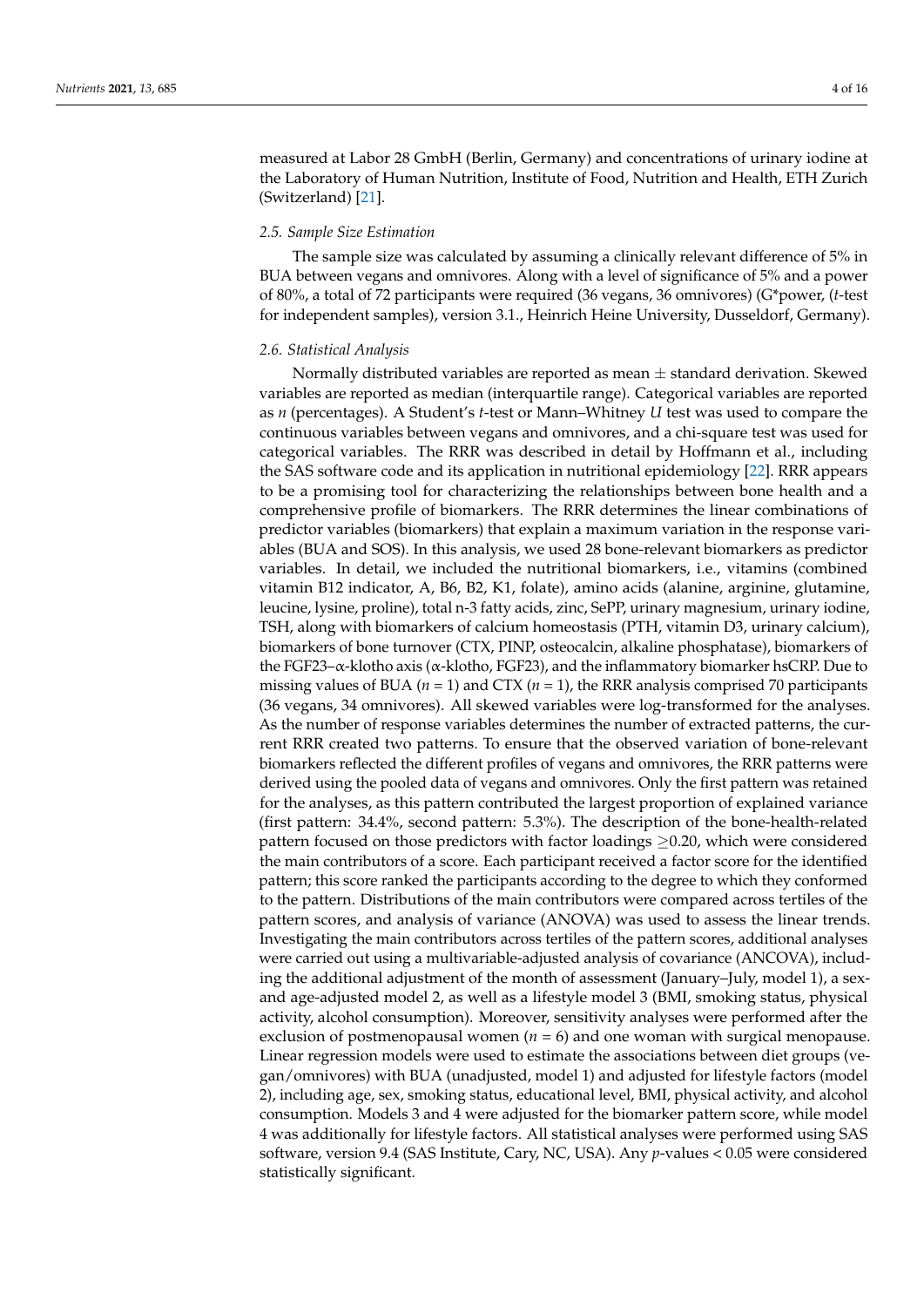#### **3. Results**

Table [1](#page-5-0) shows the basic characteristics of the 72 participants according to a vegan or omnivorous diet (*n* = 36 each). The median duration of veganism was 4.8 years (IQR: 3.1–8.7). Due to sex- and age-matched inclusion of the participants, we observed no differences in sex and age (Table [1\)](#page-5-0). Moreover, no differences in anthropometric measurements, physical activity, smoking, education, or alcohol consumption were observed between the groups (all *p* > 0.05). However, compared to omnivores (33.3%), vegans (97.2%) were more likely to take supplements, especially supplements of vitamin B12 (91.7%).

<span id="page-5-0"></span>

| Table 1. Characteristics of the study population according to a vegan or omnivorous diet. |  |  |  |  |
|-------------------------------------------------------------------------------------------|--|--|--|--|
|                                                                                           |  |  |  |  |
|                                                                                           |  |  |  |  |

| <b>Characteristics</b>      | Vegans ( $n = 36$ ) | Omnivores $(n = 36)$ | $p$ -Value |
|-----------------------------|---------------------|----------------------|------------|
| Duration vegan diet (years) | $4.8(3.1 - 8.7)$    |                      |            |
| Men                         | 50.0% (18)          | $50.0\%$ (18)        | 1.00       |
| Age (years)                 | $37.5(32.5 - 44.0)$ | $38.5(32.0 - 46.0)$  | 0.75       |
| Anthropometry               |                     |                      |            |
| BMI $(kg/m^2)$              | $22.9 \pm 3.2$      | $24.0 \pm 2.1$       | 0.08       |
| Fat mass (%)                | $24.1 \pm 7.8$      | $26.2 \pm 7.7$       | 0.27       |
| Muscle mass (%)             | $33.9 \pm 5.2$      | $33.5 \pm 5.2$       | 0.72       |
| Waist circumference (cm)    |                     |                      |            |
| Women                       | $73.1 \pm 6.9$      | $77.2 + 6.2$         | 0.07       |
| Men                         | $84.5 \pm 8.9$      | $86.0 \pm 6.1$       | 0.56       |
| Education $(\%)$            |                     |                      | 0.60       |
| Low                         | $0.0\%$ (0)         | $2.8\%$ (1)          |            |
| Intermediate                | $30.6\%$ (11)       | $30.6\%$ (11)        |            |
| High                        | $69.5\%$ (25)       | $66.7\%$ (24)        |            |
| Lifestyle                   |                     |                      |            |
| Physical activity           |                     |                      | 0.69       |
| (h/week)                    | $2.8(0.88 - 3.75)$  | $2.3(1.2-4.1)$       |            |
| Walking (h/week)            | $7.0(5.0-12.0)$     | $5.5(3.5-11.8)$      | 0.15       |
| Smoking status              |                     |                      | 0.30       |
| Non-smoker                  | 66.7% (24)          | 58.3% (21)           |            |
| Ex-smoker                   | $22.2\%$ (8)        | $16.7\%$ (6)         |            |
| Smoker                      | $11.1\%$ (4)        | $25.0\%$ (9)         |            |
| Alcohol consumption         |                     |                      |            |
| (g/d)                       |                     |                      |            |
| Women                       | $0.10(0.00-4.69)$   | $0.21(0.02 - 4.88)$  | 0.22       |
| Men                         | $0.04(0.00 - 2.00)$ | $3.85(0.36 - 16.2)$  | 0.09       |
| Taking supplements          | $97.2\%$ (35)       | $33.3\%$ (12)        | < 0.0001   |
| Vitamin B12                 | 91.7% (33)          | $8.3\%$ (3)          | < 0.0001   |
| Vitamin D3                  | 50.0% (18)          | $11.1\%$ (4)         | 0.0003     |

Variables expressed as percentage (*n*), mean ± SD, or median (IQR). BMI: body mass index.

Compared to omnivores, vegans showed lower mean values of all QUS parameters (Table [2\)](#page-6-0). However, only the difference in BUA levels reached statistical significance (vegans: 111.8 ± 10.7 dB/MHz, omnivores: 118.0 ± 10.8 dB/MHz, *p* = 0.02). In addition, a regression revealed that omnivores had 6.2 dB/MHz higher BUA levels compared to vegans (*p* = 0.02, model 1, Table S1), and the association was even stronger after adjusting for lifestyle factors (model 2, Table S1). The bone resorption marker CTX was higher in vegans (0.45  $\pm$  0.19 ng/mL) compared to omnivorous participants (0.36  $\pm$  0.16 ng/mL,  $p = 0.03$ ). Concerning the calcium homeostasis, vegans had lower urinary calcium levels  $(p = 0.004)$  and were more likely to have higher PTH concentrations compared to omnivores ( $p = 0.09$ ). Moreover, vegans had higher  $\alpha$ -klotho concentrations than omnivores ( $p = 0.01$ ). Omnivores had higher concentrations of vitamin A and B2, whereas vegans showed higher concentrations of vitamin K1 and folate. The concentrations of vitamin B12 and B6 did not differ between the dietary groups. Vegans had higher concentrations of glutamine and lower concentrations of lysine compared to omnivores (*p* < 0.0001, Table [2\)](#page-6-0), whereas there were no differences in the other amino acids (i.e., alanine, arginine, leucine, and proline).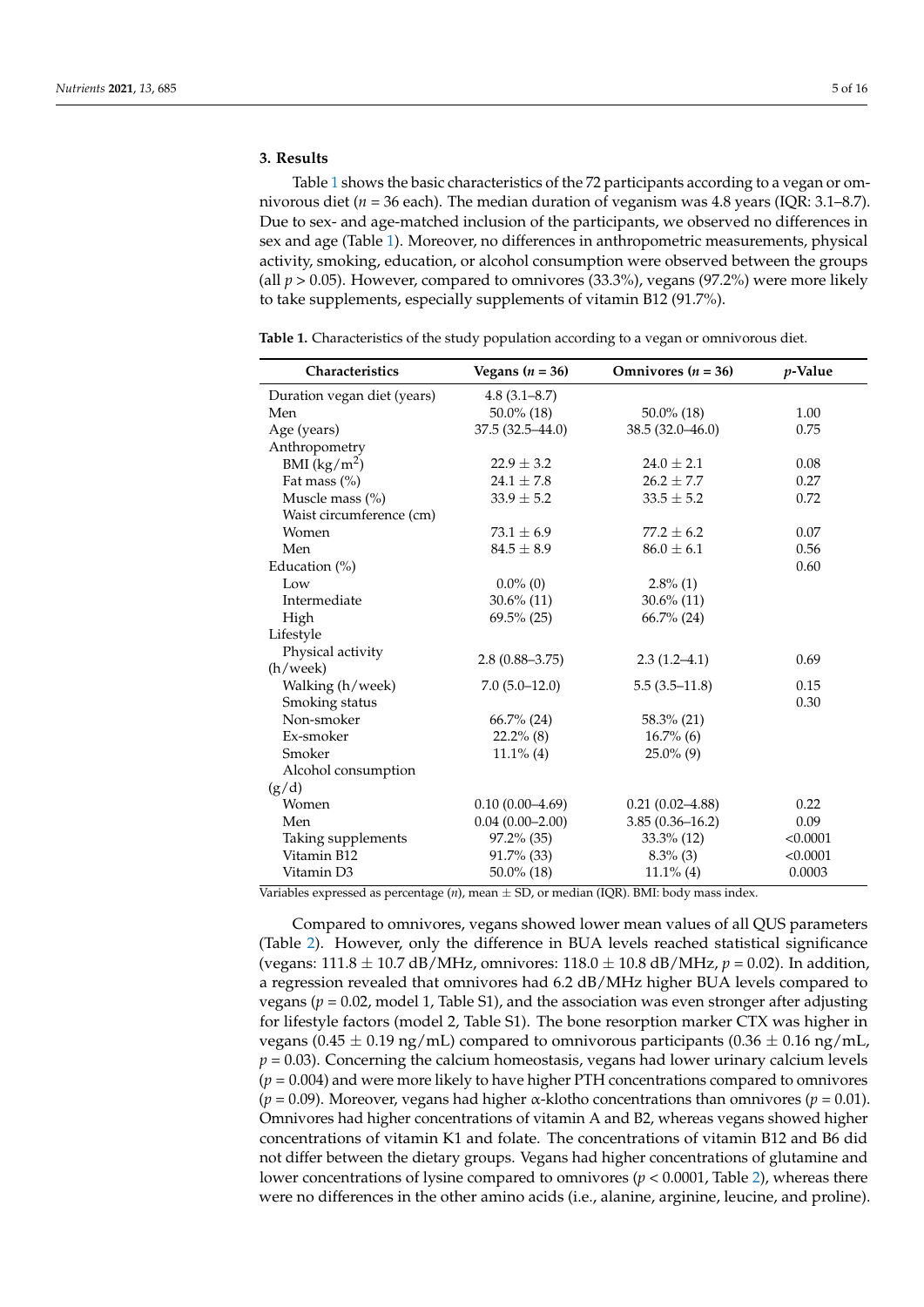Moreover, vegans had a lower level of urinary iodine compared to omnivores  $(p < 0.0001)$ , while the TSH concentration ( $p = 0.34$ ) did not differ. Furthermore, vegans had lower concentrations of zinc ( $p = 0.03$ ), SePP ( $p < 0.0001$ ), and total n-3 fatty acids ( $p < 0.0001$ ).

<span id="page-6-0"></span>**Table 2.** Characteristics of bone parameters and biomarkers according to a vegan or omnivorous diet.

| Characteristics               | Vegans ( $n = 36$ ) | Omnivores ( $n = 36$ ) | p-Value  |
|-------------------------------|---------------------|------------------------|----------|
| Quantitative ultrasound       |                     |                        |          |
| BUA (dB/MHz) <sup>a</sup>     | $111.8 \pm 10.7$    | $118.0 \pm 10.8$       | 0.02     |
| SOS(m/s) <sup>a</sup>         | $1581.7 \pm 28.3$   | $1592.3 \pm 9.27$      | 0.20     |
| SI <sup>a</sup>               | $97.3 \pm 13.3$     | $104.3 \pm 16.9$       | 0.05     |
| Bone turnover                 |                     |                        |          |
| $CTX$ (ng/mL) <sup>a</sup>    | $0.45 \pm 0.19$     | $0.36 \pm 0.16$        | 0.03     |
| Osteocalcin (ng/mL)           | $20.8 \pm 5.49$     | $18.2 \pm 6.83$        | 0.08     |
| $PINP(\mu g/L)$               | $60.7 \pm 17.0$     | $52.7 \pm 18.2$        | 0.06     |
| Alkaline phosphatase (U/L)    | $64.5(57.0-80.0)$   | 59.5 (50.5-79.5)       | 0.13     |
| Calcium homeostasis           |                     |                        |          |
| PTH (pg/mL)                   | $52.3 \pm 21.0$     | $44.1 \pm 19.0$        | 0.09     |
| Vitamin D3 (nmol/L)           | $63.2(21.5 - 88.1)$ | 45.4 (34.6-68.6)       | 0.49     |
| Urinary calcium (mg/L)        | 55.5 (36.5-73.0)    | 86.0 (49.0-165.5)      | 0.004    |
| FGF23- $\alpha$ -klotho axis  |                     |                        |          |
| $\alpha$ -Klotho (pg/mL)      | 780.3 (621.1-976.2) | 640.1 (520.8-770.2)    | 0.01     |
| FGF23 (RU/mL)                 | 64.5 (54.4-83.2)    | $63.6(57.7 - 72.5)$    | 0.75     |
| Vitamin B12 status            |                     |                        |          |
| Vitamin B12 (pmol/L)          | 337.9 (218.0–559.1) | 267.6 (227.2–364.5)    | 0.12     |
| Holotranscobalamin            |                     |                        |          |
| (pmol/L)                      | 89.4 (58.9-205.0)   | 84.3 (67.6-100.4)      | 0.35     |
| Total homocysteine            |                     |                        |          |
| $(\mu mol/L)$                 | $8.60(6.70-11.3)$   | $8.75(7.25-10.5)$      | 0.90     |
| Methylmalonic acid            |                     |                        |          |
| $(\mu mol/L)$                 | $0.17(0.15 - 0.22)$ | $0.18(0.16 - 0.21)$    | 0.62     |
| 4cB12                         | $0.54(0.07-1.24)$   | $0.42(0.19 - 0.70)$    | 0.47     |
| Vitamins                      |                     |                        |          |
| Vitamin A (µmol/L)            | $1.80(1.56-1.92)$   | $2.07(1.80-2.33)$      | 0.004    |
| Vitamin B2 (nmol/L)           | $6.00(4.39-10.70)$  | $9.05(6.82 - 11.8)$    | 0.03     |
| Vitamin B6 (nmol/L)           | $67.2(49.1 - 89.4)$ | 78.8 (47.1-99.7)       | 0.62     |
| Vitamin K1 (nmol/L)           | $1.55(1.30-2.23)$   | $0.78(0.54 - 1.13)$    | < 0.0001 |
| Folate (ng/mL)                | $10.9(7.71-12.8)$   | $7.82(6.36 - 11.2)$    | 0.03     |
| Amino acids                   |                     |                        |          |
| Alanine ( $\mu$ mol/L)        | $373.2 \pm 98.1$    | $348.7 \pm 66.2$       | 0.22     |
| Arginine (µmol/L)             | 64.1 (52.7-74.4)    | $69.1(59.0 - 76.0)$    | 0.35     |
| Glutamine ( $\mu$ mol/L)      | $629.4 \pm 83.2$    | $546.9 \pm 64.3$       | < 0.0001 |
| Leucine $(\mu mol/L)$         | 117.5 (103.6-137.0) | 120.0 (114.4-143.8)    | 0.07     |
| Lysine $(\mu mol/L)$          | 128.5 (119.0-147.7) | 171.4 (152.3-189.3)    | < 0.0001 |
| Proline ( $\mu$ mol/L)        | 174.7 (146.5-244.4) | 174.6 (139.2-195.7)    | 0.24     |
| Iodine and thyroid            |                     |                        |          |
| Urinary iodine $(\mu g/L)$    | 28.1 (17.1–41.6)    | 74.1 (41.5–101.7)      | < 0.0001 |
| TSH $(\mu g/L)$               | $2.13 \pm 0.92$     | $2.35 \pm 1.05$        | 0.34     |
| Other bone-related biomarkers |                     |                        |          |
| Zinc $(\mu g/dL)$             | $79.3 \pm 11.6$     | $87.3 \pm 13.3$        | 0.008    |
| Selenium $(\mu g/L)$          | $67.7(59.8-82.1)$   | 76.2 (68.4–83.5)       | 0.11     |
| $SePP$ (mg/L)                 | $3.26(2.61 - 4.47)$ | $4.97(4.22 - 5.46)$    | < 0.0001 |
| $h$ s $CRP$ (mg/L)            | $0.39(0.21-0.88)$   | $0.63(0.24 - 1.74)$    | 0.25     |
| Total n-3 fatty acids (%)     | $3.07(2.66 - 3.53)$ | $5.11(4.22 - 5.77)$    | < 0.0001 |
| Urinary magnesium (mg/L)      | 57.0 (44.8-66.9)    | 56.4 (43.5-81.9)       | 0.88     |

Variables expressed as percentage or mean  $\pm$  SD or median (IQR); <sup>a</sup>  $n = 71$  (vegan  $n = 36$ , omnivores  $n = 35$ ). BUA (ultrasound attenuation), SOS (speed of sound), SI (stiffness index), CTX (b-CrossLaps), PINP (procollagen type-1), PTH (parathyroid hormone), FGF23 (fibroblast growth factor 23), 4cB12 (four markers combined vitamin B12 indicator), TSH (thyroid-stimulating hormone), SePP (selenoprotein P), hsCRP (high-sensitivity C-reactive protein).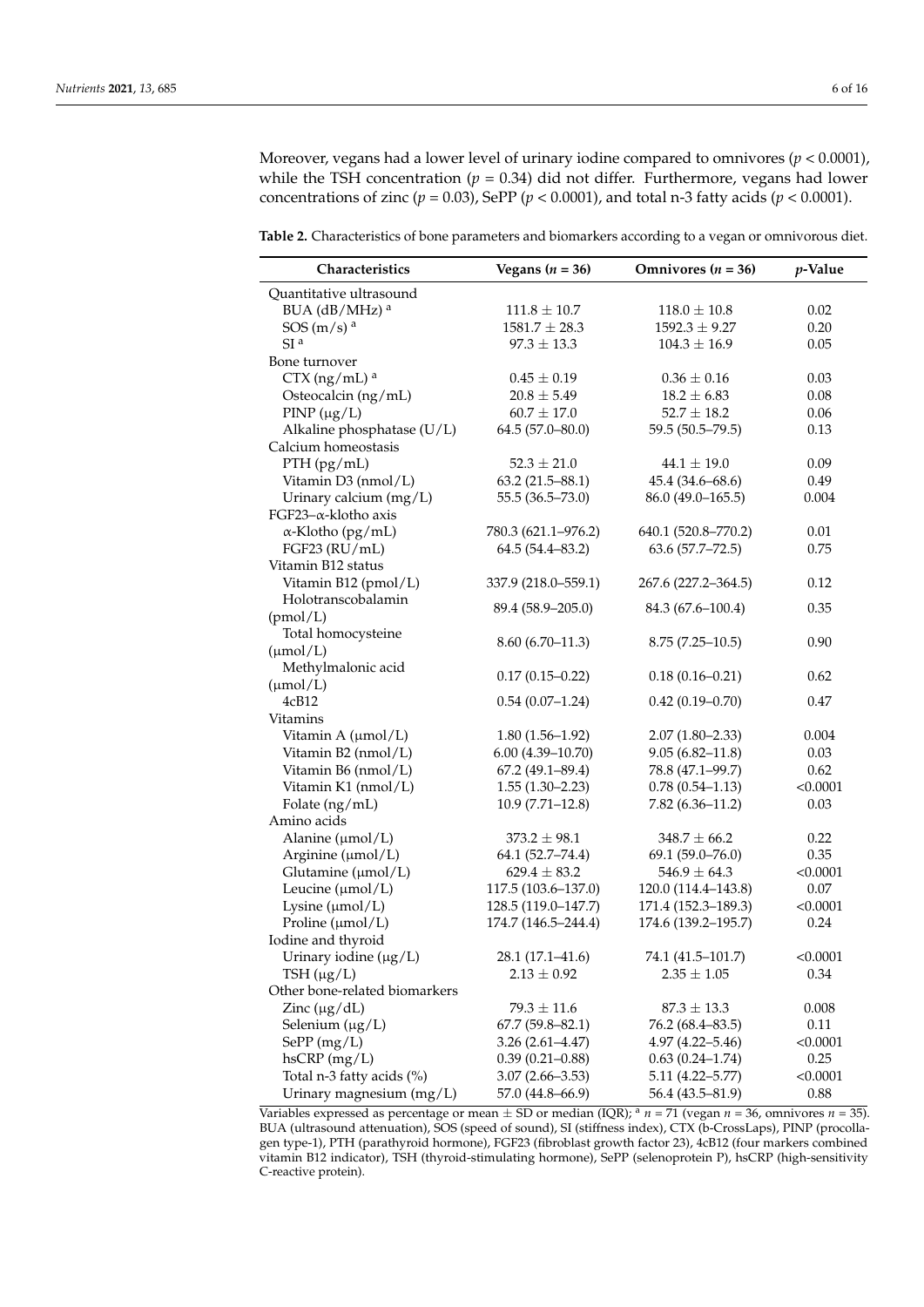#### *Exploratory RRR*

An exploratory RRR was applied to investigate the relationship between bone health (BUA and SOS) and the profile of 28 nutrition- and bone-related biomarkers. The first derived biomarker pattern score explained 34.4% of the total variance in BUA and SOS (35.9% for BUA, 32.9% for SOS). Twelve out of the 28 biomarkers were identified to contribute most to bone health. This pattern consisted of the following main contributors (factor loading of  $\geq$ 0.20) with positive factor loadings for lysine (0.35), urinary iodine (0.31), TSH (0.30), SePP (0.30), vitamin A (0.28), leucine (0.24), α-klotho (0.20), total n-3 fatty acids (0.20), urinary calcium (0.20), urinary magnesium (0.20), and vitamin B6 (0.20), and negative factor loading for FGF23 (−0.23) (Figure [1\)](#page-7-0).

<span id="page-7-0"></span>

#### **Factor loadings**

**Figure 1.** Factor loadings of all 28 biomarkers according to the biomarker pattern score explaining the maximum variation in BUA and SOS. Factor loadings are correlations between biomarkers and the biomarker pattern score. Black bars indicate biomarkers with factor loadings  $\geq 0.20$ , which are considered as major contributors to the score. Grey bars indicate biomarkers with factor loadings < 0.20. FGF23 (fibroblast growth factor 23), CTX (b-CrossLaps), hsCRP (high-sensitivity C-reactive protein), PINP (procollagen type-1), PTH (parathyroid hormone), 4cB12 (four markers combined vitamin B12 indicator), SePP (selenoprotein P), TSH (thyroid-stimulating hormone).

vitamin B12 indicator), SePP (selenoprotein P), TSH (thyroid-stimulating hormone). QUS parameters were significantly higher across the tertiles (Table [3\)](#page-8-0). Accordingly, partici-<br> $\frac{1}{2}$ first tertile (T1) (*p* for trend < 0.0001). Furthermore, we observed an increase in SOS (T1 to T3: 2.6%, *p* for trend < 0.0001), as well as SI (T1 to T3: 18.5%, *p* for trend < 0.0001) across the tertiles of the biomarker pattern score, while the percentage of vegans decreased. In detail, the first tertile comprised 70% vegans, the second tertile had 61% vegans, and the third tertile included 26% vegans (*p* for trend = 0.009). Moreover, across the tertiles, we observed a positive association with physical activity ( $p$  for trend =  $0.01$ ). We observed no association between other lifestyle factors across tertiles (Table 3). Interestingly, a regression model revealed the high impact of the biomarker pattern score on bone health independent of the An ANOVA across tertiles of the biomarker pattern score showed that the levels of all pants in the highest tertile (T3) had, on average, 11.1% higher BUA levels compared to the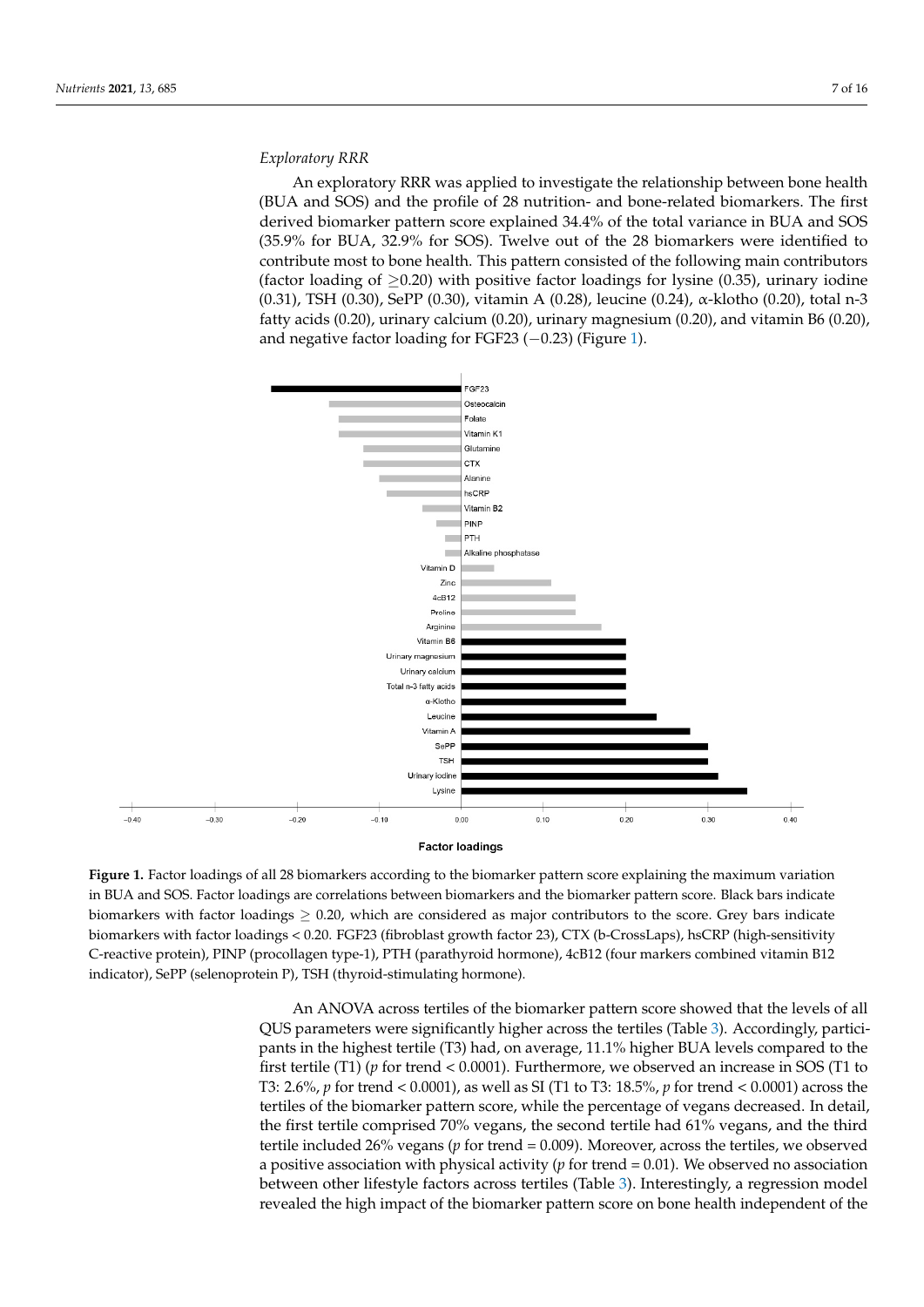diet group, as the model detected no difference in BUA between vegans and omnivores after adjustment of the biomarker pattern score (model 3, Table S1).

<span id="page-8-0"></span>**Table 3.** Characteristics of the bone parameters and biomarkers with factor loadings  $\geq 0.20$  according to tertiles of the first biomarker pattern score obtained using reduced rank regression.

| Characteristics               | $T1 (n = 23)$       | $T2(n = 24)$        | T3 $(n = 23)$              | $p$ for Trend |  |
|-------------------------------|---------------------|---------------------|----------------------------|---------------|--|
| Vegans/omnivores              | 16/7                | 14/10               | 6/17                       | 0.009         |  |
| Duration vegan diet (years)   | $3.5(3.1 - 6.0)$    | $4.9(2.3-6.3)$      | $8.2(4.2 - 12.2)$          | 0.27          |  |
| Men                           | $39.1\%$ (9)        | $50.0\%$ (12)       | $56.5\%$ (13)              | 0.49          |  |
| Age (years)                   | $40.0(35.0-47.0)$   | $36.0(31.0-44.5)$   | 35.0 (31.0-44.0)           | 0.09          |  |
| BMI $(kg/m^2)$                | $22.4 \pm 2.5$      | $24.0 \pm 3.1$      | $23.7 \pm 2.5$             | 0.13          |  |
| Physical activity (h/week)    | $1.50(0.67 - 3.54)$ | $2.42(1.07-3.44)$   | $2.67(1.75-4.33)$          | 0.01          |  |
| Smoker                        | $26.1\%$ (6)        | $16.7\%$ (4)        | $13.0\%$ (3)               | 0.17          |  |
| Alcohol consumption $(g/d)$   |                     |                     |                            |               |  |
| Women                         | $0.27(0.01 - 9.90)$ | $0.10(0.01 - 2.50)$ | $0.13(0.02 - 1.51)$        | 0.16          |  |
| Men                           | $2.00(0.21 - 19.8)$ | $0.03(0.00-1.99)$   | $1.16(0.00-4.40)$          | 0.42          |  |
| Quantitative ultrasound       |                     |                     |                            |               |  |
| BUA (dB/MHz)                  | $108.8 \pm 10.8$    | $113.2 \pm 9.06$    | $122.4 \pm 9.37$           | < 0.0001      |  |
| SOS(m/s)                      | $1569.1 \pm 27.4$   | $1581.5 \pm 28.2$   | $1611.7 \pm 33.4$          | < 0.0001      |  |
| SI                            | $91.8 \pm 12.9$     | $98.1 \pm 12.1$     | $112.7 \pm 14.3$           | < 0.0001      |  |
| Calcium homeostasis           |                     |                     |                            |               |  |
| Urinary calcium (mg/L)        | 60.0                | 55.5                | 82.0                       | 0.20          |  |
|                               | $(39.0 - 82.0)$     | $(40.0 - 103.5)$    | $(50.0 - 167.0)$           |               |  |
| FGF23- $\alpha$ -klotho axis  |                     |                     |                            |               |  |
| $\alpha$ -Klotho (pg/mL)      | 666.4               | 652.5               | 763.0                      | 0.21          |  |
|                               | $(515.8 - 865.9)$   | $(557.8 - 807.4)$   | $(689.6 - 860.4)$          |               |  |
| FGF23 (RU/mL)                 | 73.7 (58.9-91.3)    | 62.6 (57.7-70.9)    | 63.9 (50.3-78.0)           | 0.04          |  |
| <b>Vitamins</b>               |                     |                     |                            |               |  |
| Vitamin A (µmol/L)            | $1.77(1.53 - 1.95)$ | $1.91(1.61 - 2.21)$ | $2.04(1.79 - 2.31)$        | 0.003         |  |
| Vitamin B6 (nmol/L)           | 60.0                | 72.3                | 84.4                       | 0.01          |  |
|                               | $(44.1 - 84.1)$     | $(46.4 - 95.0)$     | $(53.3 - 126.0)$           |               |  |
| Amino acids                   |                     |                     |                            |               |  |
| Leucine $(\mu mol/L)$         | 117.7               | 118.2               | 118.9<br>$(111.7 - 152.8)$ | 0.14          |  |
|                               | $(106.5 - 136.8)$   | $(106.7 - 137.6)$   |                            |               |  |
| Lysine $(\mu mol/L)$          | 129.7               | 146.3               | 166.1                      | 0.0002        |  |
|                               | $(113.9 - 155.8)$   | $(128.4 - 165.8)$   | $(146.3 - 187.5)$          |               |  |
| Iodine and thyroid            |                     |                     |                            |               |  |
| Urinary iodine $(\mu g/L)$    | 26.7                | 44.6                | 70.7                       | 0.002         |  |
|                               | $(14.8 - 53.3)$     | $(29.7 - 63.2)$     | $(34.1 - 103.6)$           |               |  |
| TSH $(\mu g/L)$               | $1.75 \pm 0.81$     | $2.38 \pm 1.12$     | $2.64 \pm 0.83$            | 0.002         |  |
| Other bone-related biomarkers |                     |                     |                            |               |  |
| SePP(mg/L)                    | $3.37(2.32 - 4.77)$ | $3.82(3.07 - 5.25)$ | $5.08(4.15 - 5.32)$        | 0.0004        |  |
| Total n-3 fatty acids (%)     | $3.45(2.79 - 4.32)$ | $3.98(3.02 - 4.93)$ | $4.36(3.68 - 5.65)$        | 0.03          |  |
| Urinary magnesium (mg/L)      | $50.2(44.0 - 59.0)$ | 59.1 (43.3-93.0)    | 59.1 (46.6-74.3)           | 0.19          |  |

Variables expressed as a percentage or mean  $\pm$  SD or median (IQR). BMI (body mass index), BUA (ultrasound attenuation), SOS (speed of sound), SI (stiffness index), FGF23 (fibroblast growth factor 23), TSH (thyroid-stimulating hormone), SePP (selenoprotein P).

> Regarding the main contributors of the pattern, an ANOVA across tertiles of the biomarker pattern score showed significant positive associations with vitamin A (*p* for trend =  $0.003$ ), vitamin B6 ( $p$  for trend =  $0.01$ ), the amino acid lysine ( $p$  for trend =  $0.0002$ ), SePP (*p* for trend = 0.0004), and n-3 fatty acids (*p* for trend = 0.03). Furthermore, participants had higher concentrations of urinary iodine and TSH (both *p* for trend = 0.002) across the tertiles. As depicted in Table [3,](#page-8-0) according to the FGF23 $-\alpha$ -klotho axis, FGF23 concentrations showed inverse associations ( $p$  for trend = 0.04), whereas  $\alpha$ -klotho levels were higher in participants in T3 compared to T1; however, these were not statistically significant across the tertiles ( $p$  for trend = 0.21). Furthermore, the urinary calcium levels (T1: median 60.0 mg/L vs. T3: 82.0 mg/L), and levels of urinary magnesium (T1:  $50.2 \text{ mg/L}$  vs. T3: 59.1 mg/L) were higher in participants in T3, although not statistically significant across the tertiles (both *p* for trend > 0.19). Regarding leucine, no association across the tertiles was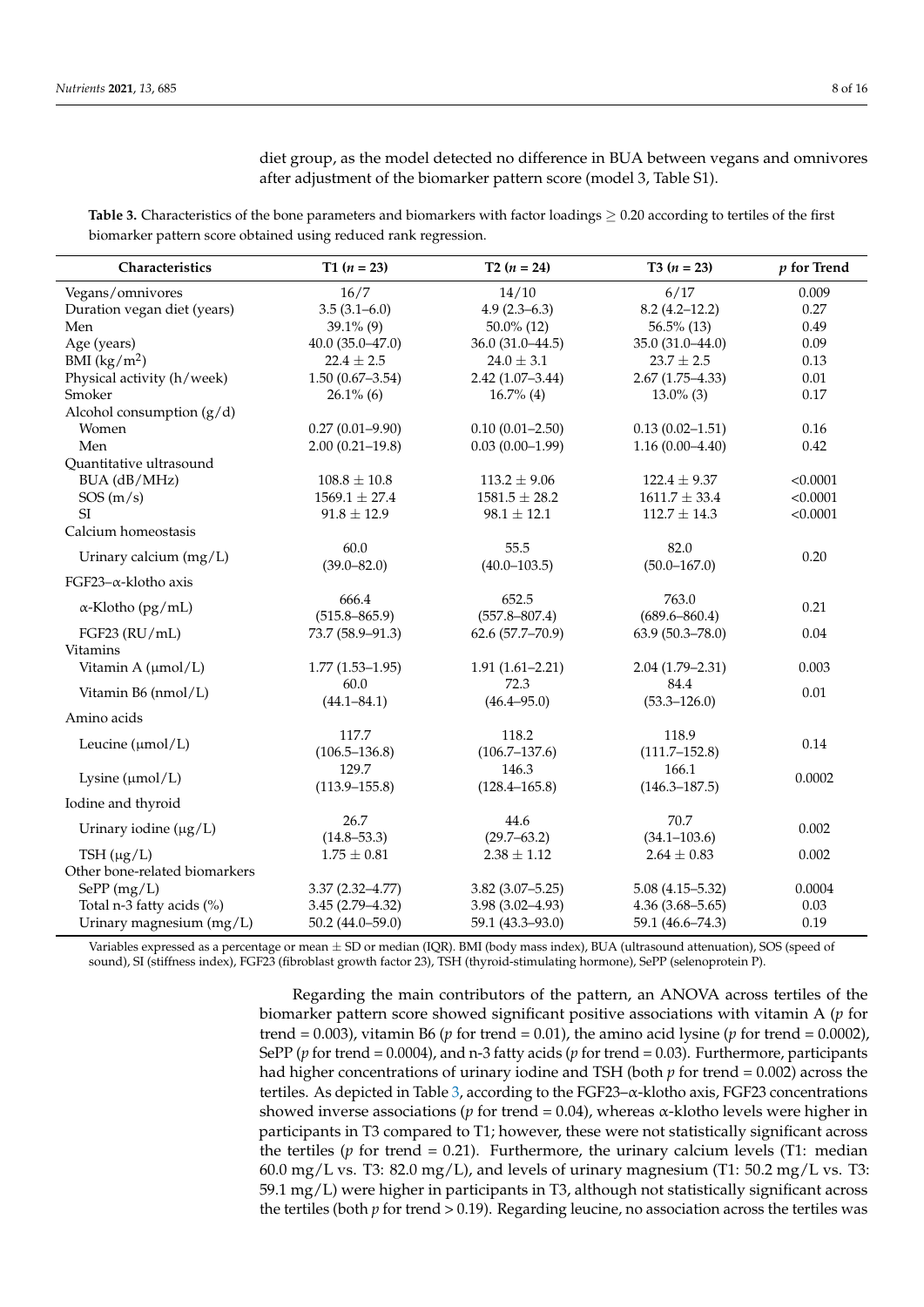observed (*p* for trend = 0.14). In addition to the main contributors of the pattern, zinc was positively associated across tertiles (*p* for trend = 0.02, Table S2).

In the sensitivity analyses, after the additional adjustment according to the month of assessment, sex, age, and lifestyle variables, i.e., BMI, smoking status, physical activity, and alcohol consumption, effectively no changes in the results were observed (data not shown). In addition, the exclusion of postmenopausal women and women with surgical menopause did not change the results (data not shown).

#### **4. Discussion**

The present study observed differences in bone health between vegans and omnivores, showing lower mean values of all QUS parameters in vegans compared to omnivores; however, only differences in the BUA levels reached statistical significance. We also detected differences in biomarkers related to bone health between vegans and omnivores, and an exploratory biomarker pattern was further derived, revealing a combination of biomarkers contributing to bone health. This pattern provides a possible explanation of the lower bone health in vegans compared to omnivores.

Up till now, few studies [\[7,](#page-13-6)[23–](#page-14-9)[28\]](#page-14-10) have investigated the association between a vegan diet and bone health, showing lower BMD in vegans compared to omnivores. In 2019, Iguacel et al. [\[6\]](#page-13-5) concluded in a systemic review and meta-analysis that a vegan diet was associated with decreased BMD at different sites (lumbar spine, femoral neck, whole body) compared to an omnivorous diet [\[6\]](#page-13-5). Moreover, the authors suggested that the lower BMD values found in vegans could be clinically relevant because the fracture risk was also found to be higher in vegans than in omnivores [\[6\]](#page-13-5). None of the included studies used QUS data for the assessment of bone health. However, the results of our RBVD study are in agreement, also showing reduced bone health in vegans compared to omnivores.

Scientific evidence suggests that some specific nutrients derived mainly from animal food sources are found in lower quantities in vegans, which could adversely affect bone health. It is well known that vitamin B12 is the most critical nutrient when following a vegan diet [\[10,](#page-13-9)[12\]](#page-13-11). Regarding bone health, it has been proposed that a deficiency in vitamin B12 can negatively affect bone development and maintenance [\[6\]](#page-13-5). However, we observed no differences in any of the blood parameters assessing vitamin B12 status [\[21\]](#page-14-7). Next to vitamin B12, vitamin D also plays a central role in bone metabolism and mineralization. Vitamin D deficiency leads to increased bone turnover, resulting in decreased bone mineral density [\[29\]](#page-14-11). Furthermore, Busse et al. assumed that vitamin D deficiency decreases bone turnover and, in turn, leads to premature bone aging [\[30\]](#page-14-12). The impaired turnover of vitamin-D-deficient bone leads to hypo- and hypermineralized bone areas and increased fracture risk [\[30\]](#page-14-12). Due to the omission of food from animal origins, vegans are at higher risk of inadequate vitamin D supply [\[10,](#page-13-9)[12](#page-13-11)[,29\]](#page-14-11), which may have adverse bone health effects. Furthermore, the endogenous vitamin D production might be limited in our study population living in Berlin (Germany) due to low sun exposure for several months of the year [\[29\]](#page-14-11). However, a sensitivity analysis revealed no change in the results after an adjustment for the month of blood collection. In agreement with the current evidence, the dietary intake of vitamin D3 is lower in vegans [\[21\]](#page-14-7), but we observed no difference in the vitamin D3 blood concentrations between vegans and omnivores, most likely because 50.0% of our vegans took vitamin D3 supplements.

We detected further differences in nutritional biomarkers between vegans and omnivores, which may contribute to the decreased bone health in vegans. A review of Dai and Koh [\[13\]](#page-13-12) investigated the possible role of B vitamins in bone health, including evidence from in vitro and in vivo experimental studies, as well as observational and intervention studies. Next to vitamin B12, the results of this review suggest a protective role of vitamins B2 and B6 in bone health [\[13\]](#page-13-12). Interestingly, in agreement with the reduced bone health of vegans in the RBVD study, we also observed lower plasma concentrations of vitamin B2 in vegans, which is explained by the lower dietary intake compared to omnivores [\[21\]](#page-14-7). Indeed, a few studies have shown that the status of vitamin B2 is considered deficient in  $\approx$ 30% of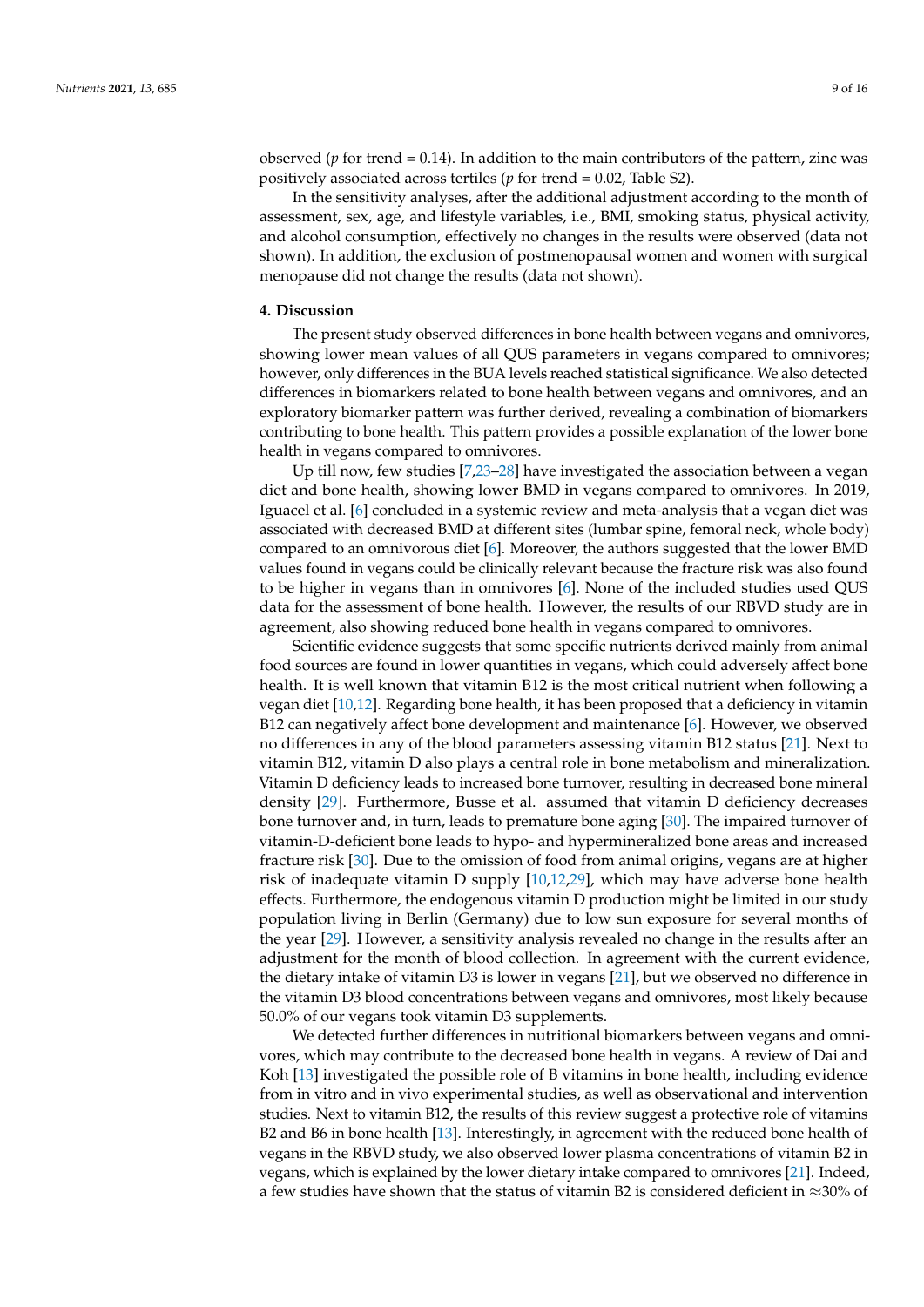vegans [\[31,](#page-14-13)[32\]](#page-14-14). Regarding vitamin A, Davey et al. noticed a lower mean intake of retinol in vegans compared to omnivores, fish-eaters, and ovo-lacto-vegetarians in the European Prospective Investigation into Cancer and Nutrition (EPIC)-Oxford study [\[12\]](#page-13-11). Although no significant difference in the intake of vitamin A equivalents was observed in the RBVD study [\[21\]](#page-14-7), the plasma concentrations of vitamin A were lower in vegans compared to omnivores. However, the role of vitamin A regarding bone health may be ambiguous. On the one hand, it has been found that vitamin A promotes skeletal health [\[33\]](#page-14-15). On the

bone loss, decreasing bone mineral density, and increasing the incidence of fractures [\[33\]](#page-14-15). As oily fish and, to a lesser extent, dairy foods and meat are the primary sources of eicosapentaenoic acid (EPA) and docosahexaenoic acid (DHA) [\[34](#page-14-16)[,35\]](#page-14-17), the intake of n-3 fatty acids while following a vegan diet may be lower than in omnivores [\[10\]](#page-13-9). Indeed, lower plasma levels of n-3 fatty acids in vegans compared to omnivores were observed in the present study. The n-3 fatty acids EPA and DHA are suggested to stimulate osteoblast survival, promote osteoblastogenesis, and prevent bone resorption by altering membrane function, regulating calcium balance, and enhancing osteoblast activity [\[36\]](#page-14-18). Furthermore, the involvement of EPA and DHA in preosteoblast differentiation and maturation was associated with their anti-inflammatory effects, i.e., reducing the synthesis of inflammatory PGE2 and modulating peroxisome proliferators-activated receptor gamma (PPARgamma) and lower levels of inflammatory cytokines, e.g., interleukin-1 (IL-1), interleukin-6 (IL-6), and tumor necrosis factor alpha (TNF- $\alpha$ ) [\[36\]](#page-14-18). Regarding bone health, a recent metaanalysis on observational studies noticed that a higher dietary intake of n-3 fatty acids was significantly associated with a lower risk of hip fracture [\[37\]](#page-14-19). In addition, two systematic reviews/meta-analyses based on randomized controlled trials indicated associations between n-3 fatty acids and improved BMD [\[38,](#page-14-20)[39\]](#page-15-0).

other hand, an epidemiological study demonstrated that an excessive intake of vitamin A or high serum vitamin A are also related to adverse skeletal health, including accelerating

Different minerals have an impact on bone metabolism. It has been observed that selenium and the selenium-transport protein SePP (constituting the majority of selenium in blood) were positively correlated with BMD [\[40,](#page-15-1)[41\]](#page-15-2), even if SePP might be more relevant because of its proposed function as the essential selenium transporter to the bones [\[42\]](#page-15-3). Vegans had a lower intake of selenium [\[10\]](#page-13-9), as well as lower concentrations of total serum selenium [\[41\]](#page-15-2). In fact, this was also seen in the present study; however, statistical significance was observed only for SePP. Next, zinc has also been found to be important in the regulation of bone homeostasis, as many zinc-related proteins are involved in the regulation of cellular function in osteoblasts and osteoclasts [\[43\]](#page-15-4). Zinc stimulates cell differentiation, cell proliferation, and mineralization in osteoblasts [\[43\]](#page-15-4). Indeed, a study showed lower BMD for the hip, spine, and distal wrist of men in the lowest plasma zinc quartile compared to men with higher plasma zinc concentrations [\[44\]](#page-15-5). Accordingly, the present study demonstrated lower serum zinc concentrations in vegans, as well as lower BUA levels, compared to omnivores. Furthermore, the macro minerals calcium and magnesium are known as important contributors to bone health [\[43\]](#page-15-4). In fact, 99% of the body's calcium resides in the skeleton and about 60% of all magnesium in the body is found in bone [\[43\]](#page-15-4). As concentrations in the blood are carefully regulated within narrow limits, the present study used 24 h urine samples to better reflect the calcium and magnesium statuses. A switch from an omnivorous to a vegetarian diet demonstrated a rise in the urinary excretion of magnesium [\[45\]](#page-15-6). Kidneys are able to retain magnesium during deprivation by reducing its excretion or excrete magnesium in cases of excess intake [\[46\]](#page-15-7). Therefore, the renal excretion of the filtered load has been found to vary from 0.5 to 70% [\[46\]](#page-15-7). Nevertheless, the homeostasis also depends on the absorption in the intestine. In fact, it is noteworthy that the intestinal absorption of magnesium is not directly proportional to dietary magnesium intake but is rather dependent on the individual magnesium status [\[46\]](#page-15-7). It has been found that the lower the magnesium level, the more this element is absorbed in the gut; thus, relative magnesium absorption is high when intake is low and vice versa [\[46\]](#page-15-7). The individual adaption of magnesium might provide a possible explanation for why the present study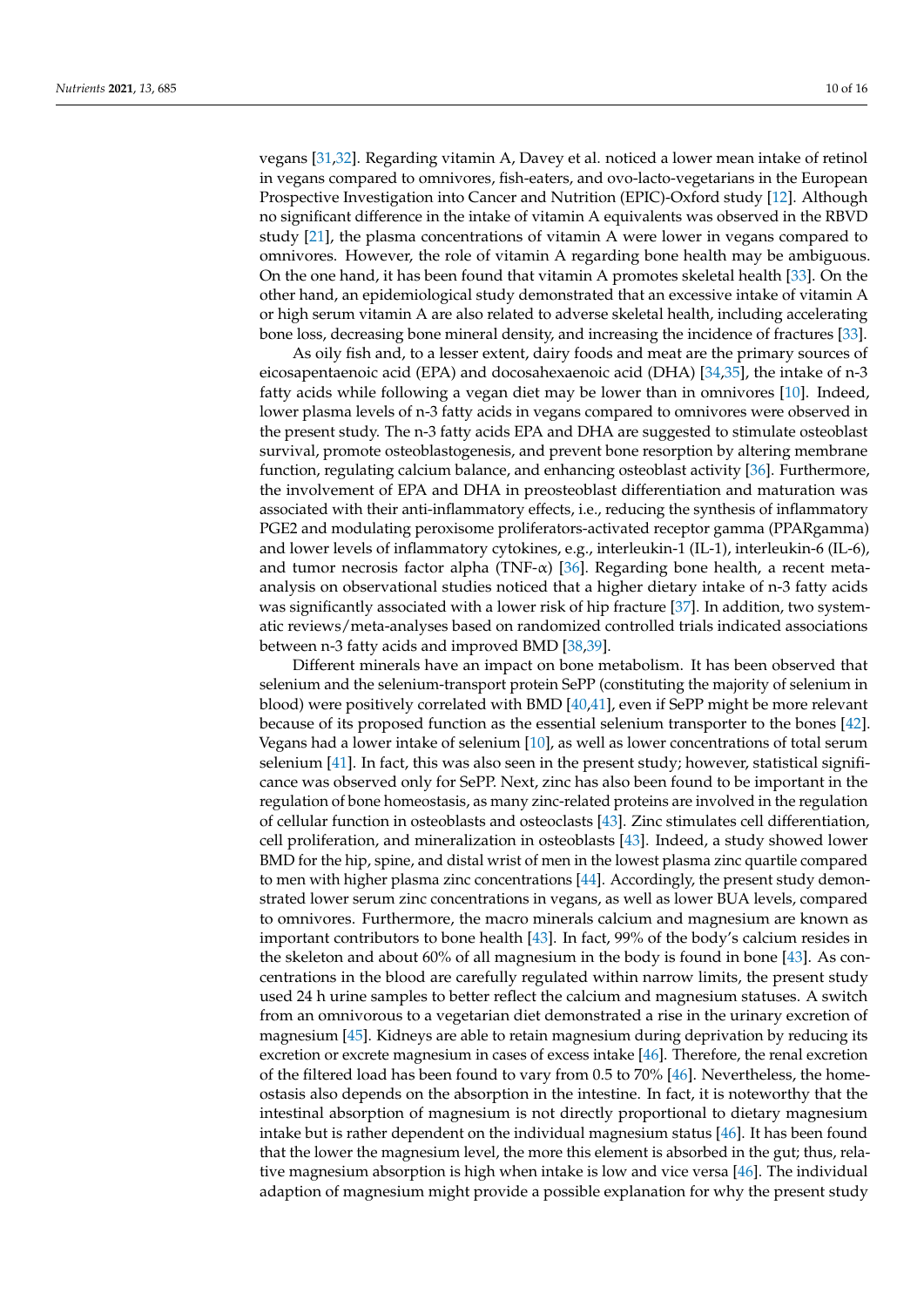observed no differences in urinary magnesium concentrations between vegans and omnivores, despite the observed higher intake of magnesium in vegans [\[12\]](#page-13-11), which is supported by our dietary data. Regarding calcium, a switch from an omnivorous diet to a vegetarian diet is associated with a decrease in the excretion of calcium [\[45\]](#page-15-6). In detail, Knurick et al. found that the daily calcium excretion was significantly higher ( $\approx$ 34%) in the omnivores as compared to individuals adhering to vegetarian diets [\[7\]](#page-13-6). The present study also showed a lower excretion of calcium in vegans compared to omnivores ( $\approx$ 36%). This was likely caused by the lower intake of calcium in vegans as urinary calcium concentrations reflect dietary intake [\[47\]](#page-15-8).

A vegan diet may also include healthy constituents that counterbalance the negative effects on bone health. In fact, plant-based diets are high in vitamin K [\[7,](#page-13-6)[8\]](#page-13-7) and folate [\[7](#page-13-6)[,12\]](#page-13-11). Accordingly, our RBVD study demonstrated higher dietary intake [\[21\]](#page-14-7) and higher concentrations of folate and vitamin K in the blood of vegans compared to omnivores. Vitamin K is known as a cofactor for the optimal mineralization of bone and is positively associated with BMD [\[11\]](#page-13-10). In addition, several epidemiologic studies found a significant relationship between high folate intake/concentrations and increased BMD or reduced fracture risk [\[7,](#page-13-6)[13,](#page-13-12)[14\]](#page-14-0).

Lifestyle factors may influence or cover potential associations between dietary habits and BMD [\[6\]](#page-13-5). Scientific evidence suggests that vegans tend to show a healthier lifestyle compared to omnivores, which might have an important impact on BMD [\[9\]](#page-13-8), i.e., higher levels of physical activity [\[12\]](#page-13-11), lower smoking rates [\[12\]](#page-13-11), lower consumption of alcohol [\[12\]](#page-13-11), and lower BMI. However, as the present study detected no relevant differences in these lifestyle factors between vegans and omnivores, no impact on the levels of QUS measurements was expected.

#### *Exploratory RRR*

As discussed above, several nutrients require particular attention for bone health in vegans. However, ascribing the lower BUA levels (in some degree SOS and SI) of vegans to a single nutrient or biomarker is likely oversimplistic, given the complexity of the homeostatic regulatory mechanisms of bones. In fact, complex interconnections between nutrients, foods, and dietary patterns imply that no single element of a diet can provide the complete picture of dietary effects on health [\[48\]](#page-15-9). Based on this, an exploratory systematic approach was adapted to detect a biomarker pattern that revealed a combination of biomarkers that contributes to bone health, i.e., the RRR identified a pattern based on twelve biomarkers as main contributors (factor loading  $\geq$  0.20) explaining a maximum variation in BUA and SOS in our population. Highly important, the ANOVA demonstrated positive associations between all QUS parameters across the tertiles of the biomarker pattern score. This might be of clinical relevance, as it has been reported that even relatively small changes in bone health, e.g., a 10% increase in bone mass, reduced fracture risk by as much as 50% [\[9\]](#page-13-8).

The identified biomarker pattern was characterized by biomarkers with positive factor loadings for lysine, urinary iodine, TSH, Sepp, vitamin A, leucine, α-klotho, total n-3 fatty acids, urinary calcium, urinary magnesium, and vitamin B6, and a negative factor loading for FGF23. Regarding the main contributors, the ANOVA supported positive associations of vitamin A and B6, SePP, and n-3 fatty acids across the tertiles of the biomarker pattern score. This is in agreement with the aforementioned recent evidence showing that these biomarkers are suggested to be components with beneficial properties according to bone health [\[38–](#page-14-20)[41\]](#page-15-2).

Interestingly, urinary iodine and TSH also seem to have an important role in bone health, identifying them as strong contributors to the biomarker pattern. In fact, a recent epidemiological study reported that urinary iodine levels were significantly lower in women with postmenopausal osteoporosis and were associated with the total T-score [\[49\]](#page-15-10). Regarding TSH, a population-based register cohort study that included healthy participants without a known thyroid disease (*n* = 222,138) observed associations between low TSH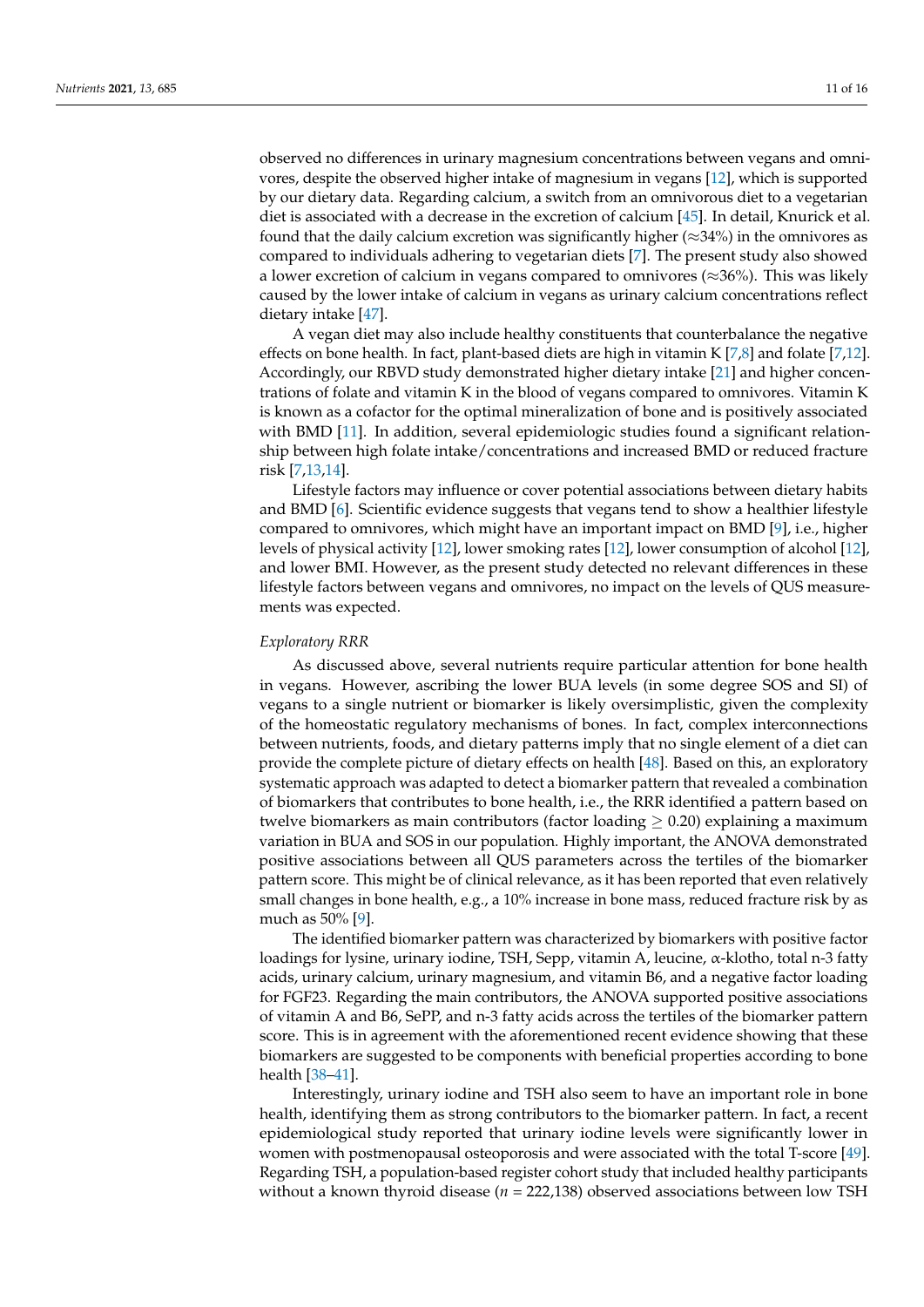concentrations with an increased long-term risk of hip fracture (45% increase in hip fracture risk for each SD reduction in TSH level) [\[50\]](#page-15-11). Similarly, Murphy et al. also noticed a 43% increase in nonvertebral fracture risk for each SD reduction in TSH levels in 2374 euthyroid postmenopausal women [\[51\]](#page-15-12).

Furthermore, the RRR also identified the plasma amino acids leucine and lysine as the main contributors to the biomarker pattern. Mechanistic evidence indicated that leucine and lysine (in addition to arginine, alanine, proline, and glutamine) stimulate insulin secretion in vitro [\[52\]](#page-15-13), which has been proposed to promote osteoblast growth and differentiation [\[53,](#page-15-14)[54\]](#page-15-15). Additionally, it has been shown that leucine is the most potent of the branched-chain amino acids for the stimulation of muscle protein synthesis [\[55\]](#page-15-16), which is critical for the maintenance of adequate bone strength and density [\[54\]](#page-15-15). Similarly, Jennings et al. demonstrated that the dietary intake of lysine, leucine (in addition to arginine, alanine, proline, and glutamic acid) was associated with higher BMD [\[54\]](#page-15-15).

The FGF23–α-klotho axis was also identified as a main contributor to the biomarker pattern. FGF23 was inversely associated. FGF23 plays a key role in balancing mineral ion homeostasis and bone mineralization [\[56\]](#page-15-17), where it reduces the renal phosphate uptake and the secretion of parathyroid hormone, respectively [\[57](#page-15-18)[,58\]](#page-15-19). Moreover, it has been noticed that FGF23 decreases 1,25-dihydroxyvitamin D concentrations by downregulating the expression of vitamin-D-metabolizing enzymes [\[57](#page-15-18)[,58\]](#page-15-19). The critical role of FGF23 in mineral ion homeostasis was first identified in human genetic and acquired rachitic disease [\[56\]](#page-15-17), showing that an excess of FGF23 levels cause several types of hypophosphatemic rickets/osteomalacia, which are characterized by impaired mineralization of the bone matrix [\[56](#page-15-17)[,57\]](#page-15-18). This is in agreement with the present study, which found that FGF23 was the biomarker with the strongest negative factor loading in our exploratory RRR. Nevertheless, more research is needed because until now, only a few cross-sectional studies have investigated the association of FGF23 with BMD in apparently healthy participants, providing controversial results [\[59–](#page-15-20)[62\]](#page-15-21). Furthermore, until now, only a few epidemiological studies [\[60,](#page-15-22)[63](#page-15-23)[,64\]](#page-15-24) have investigated the associations between circulating  $\alpha$ -klotho and bone health and showed conflicting results.

To conclude, the exploratory RRR revealed a combination of twelve biomarkers that might have contributed to bone health in our study population. As the present study revealed a decreased percentage of vegans across the tertiles of the biomarker pattern score corresponding with increasing QUS levels, it might be hypothesized that the detected combination of biomarker concentrations contributed to the impaired bone health in vegans. However, as the RBVD was a small study, replication in an independent study population is needed to confirm the results. To the best of our knowledge, the present study is the first to apply RRR to detect an exploratory biomarker pattern that may reveal a combination of biomarkers that are relevant to bone health. Usually, RRR has been efficiently used in nutritional epidemiology to identify dietary patterns [\[65\]](#page-16-0). The validation of the derived patterns is highly recommended [\[65\]](#page-16-0). Further limitations of our study deserve to be mentioned. In the present study, we used the QUS measurements as a proxy of BMD, commonly measured using the dual energy X-ray absorptiometry technique (DEXA). However, validation studies against DEXA suggested the usefulness of QUS in diagnosing osteoporosis and future fracture risk [\[66\]](#page-16-1). Therefore, QUS represents a valid, inexpensive, easy, and quick alternative measurement tool without radiation. Moreover, the cross-sectional design does not allow for causal inference. Moreover, the study included middle-aged men and women from a small area (Berlin, Germany); thus, the results may not be generalizable to other populations. However, the RBVD study provided comprehensive high-quality data as a result of the standardized procedures, including the collection of blood and urine, in combination with extensive information from computer-based questionnaires, a dietary assessment using a 3-day weighed food protocol, and anthropometric measurements.

In conclusion, the study observed differences in bone health between vegans and omnivores, along with differences in biomarkers related to bone health. In addition, an exploratory biomarker pattern was derived that revealed a combination of biomarkers, pro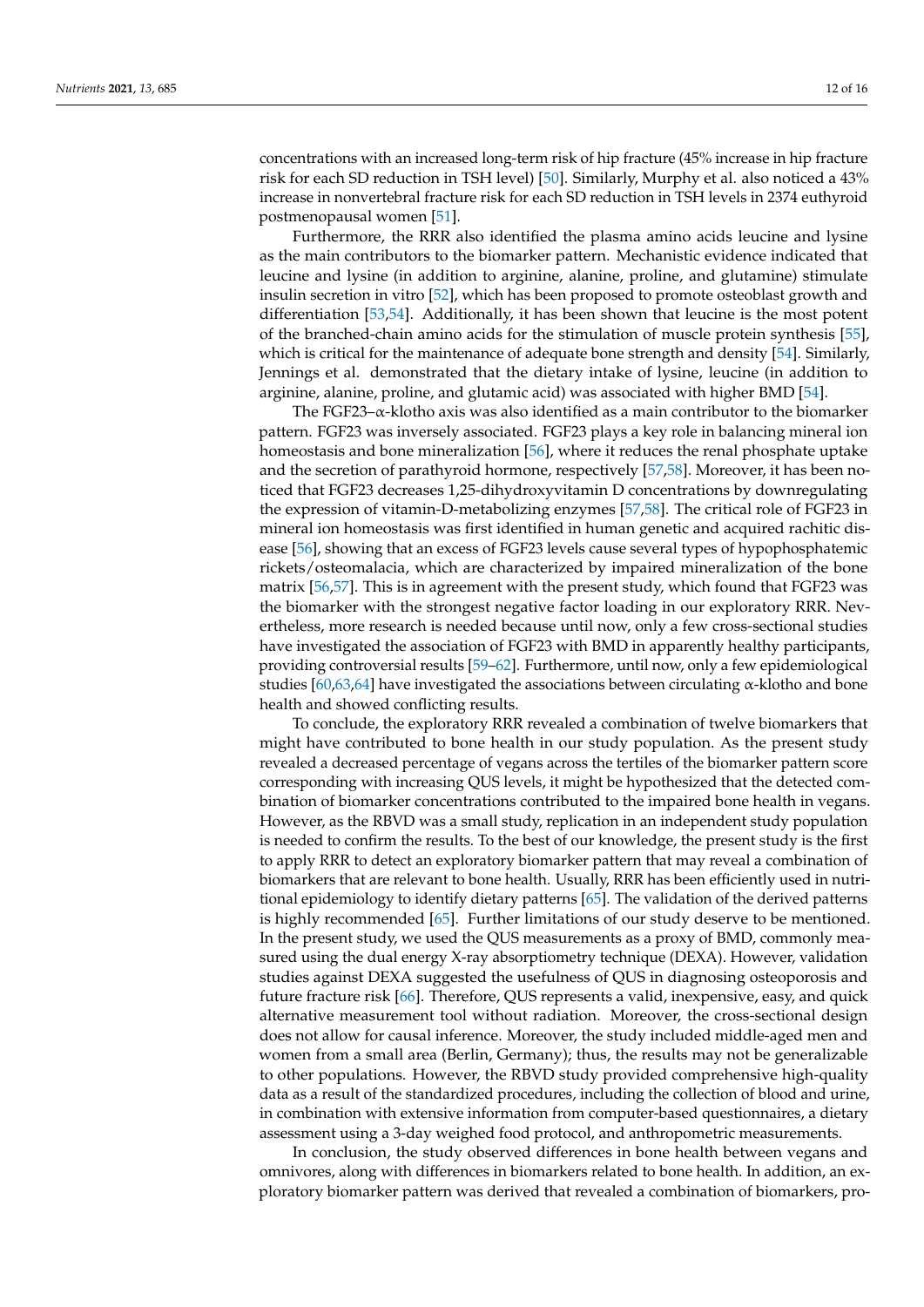viding a possible explanation of a reduced bone health in vegans compared to omnivores. Additional studies are required to confirm these findings.

**Supplementary Materials:** The following are available online at [https://www.mdpi.com/2072-664](https://www.mdpi.com/2072-6643/13/2/685/s1) [3/13/2/685/s1,](https://www.mdpi.com/2072-6643/13/2/685/s1) Table S1. Regression models of diet (vegans/omnivores) on broadband ultrasound attenuation (BUA), Table S2. Characteristics of all predictor variables included in the reduced rank regression (RRR) (including those in Table [3\)](#page-8-0) according to the tertiles of the first biomarker pattern score.

**Author Contributions:** Conceived and designed the study: J.M. and C.W.; biomarker measurements: G.I.S., P.M.U., R.O., M.B.S., I.H.-A., and T.S.; statistical analyses: J.M.; supervision of the project: C.W. and K.A.; draft of the manuscript: J.M.; intellectual contribution to the manuscript: J.M., K.A., G.I.S., P.M.U., R.O., M.B.S., I.H.-A., T.S., and C.W. All authors have read and agreed to the published version of the manuscript.

**Funding:** This work was supported by a grant from the Elsbeth Bonhoff Stiftung, Berlin, Germany.

**Institutional Review Board Statement:** The study was approved by the Ethics Committee of Charité University Medical Center Berlin (No. EA4/121/16) and was conducted in accordance with the Declaration of Helsinki.

**Informed Consent Statement:** Informed consent was obtained from all subjects involved in the study.

**Data Availability Statement:** The datasets generated during and/or analyzed during the current RBVD study are not publicly available due to provisions of the written informed consent.

**Acknowledgments:** We thank all participants for their cooperation during the RBVD study. We also thank Elektra Polychronidou, Corinna Genrich, and Christel Rozycki for technical assistance, who contributed to the success of our study with great commitment.

**Conflicts of Interest:** The authors state that they have no conflict of interest.

#### **References**

- <span id="page-13-0"></span>1. Janssen, M.; Busch, C.; Rödiger, M.; Hamm, U. Motives of consumers following a vegan diet and their attitudes towards animal agriculture. *Appetite* **2016**, *105*, 643–651. [\[CrossRef\]](http://doi.org/10.1016/j.appet.2016.06.039)
- <span id="page-13-1"></span>2. Allès, B.; Baudry, J.; Méjean, C.; Touvier, M.; Péneau, S.; Hercberg, S.; Kesse-Guyot, E. Comparison of Sociodemographic and Nutritional Characteristics between Self-Reported Vegetarians, Vegans, and Meat-Eaters from the NutriNet-Santé Study. *Nutrients* **2017**, *9*, 1023. [\[CrossRef\]](http://doi.org/10.3390/nu9091023)
- <span id="page-13-2"></span>3. Lee, Y.; Park, K. Adherence to a Vegetarian Diet and Diabetes Risk: A Systematic Review and Meta-Analysis of Observational Studies. *Nutrients* **2017**, *9*, 603. [\[CrossRef\]](http://doi.org/10.3390/nu9060603)
- <span id="page-13-3"></span>4. Kahleova, H.; Levin, S.; Barnard, N.D. Vegetarian Dietary Patterns and Cardiovascular Disease. *Prog. Cardiovasc. Dis.* **2018**, *61*, 54–61. [\[CrossRef\]](http://doi.org/10.1016/j.pcad.2018.05.002)
- <span id="page-13-4"></span>5. Dinu, M.; Abbate, R.; Gensini, G.F.; Casini, A.; Sofi, F. Vegetarian, vegan diets and multiple health outcomes: A systematic review with meta-analysis of observational studies. *Crit. Rev. Food Sci. Nutr.* **2017**, *57*, 3640–3649. [\[CrossRef\]](http://doi.org/10.1080/10408398.2016.1138447) [\[PubMed\]](http://www.ncbi.nlm.nih.gov/pubmed/26853923)
- <span id="page-13-5"></span>6. Iguacel, I.; Miguel-Berges, M.L.; Gómez-Bruton, A.; A Moreno, L.; Julián, C. Veganism, vegetarianism, bone mineral density, and fracture risk: A systematic review and meta-analysis. *Nutr. Rev.* **2019**, *77*, 1–18. [\[CrossRef\]](http://doi.org/10.1093/nutrit/nuy045) [\[PubMed\]](http://www.ncbi.nlm.nih.gov/pubmed/30376075)
- <span id="page-13-6"></span>7. Knurick, J.R.; Johnston, C.S.; Wherry, S.J.; Aguayo, I. Comparison of Correlates of Bone Mineral Density in Individuals Adhering to Lacto-Ovo, Vegan, or Omnivore Diets: A Cross-Sectional Investigation. *Nutrients* **2015**, *7*, 3416–3426. [\[CrossRef\]](http://doi.org/10.3390/nu7053416)
- <span id="page-13-7"></span>8. Tucker, K.L. Vegetarian diets and bone status. *Am. J. Clin. Nutr.* **2014**, *100*, 329S–335S. [\[CrossRef\]](http://doi.org/10.3945/ajcn.113.071621)
- <span id="page-13-8"></span>9. Office of the Surgeon General (US). *Determinants of Bone Health: Bone Health and Osteoporosis: A Report of the Surgeon General*; Office of the Surgeon General (US): Rockville, MD, USA, 2004; Volume 6. Available online: [https://www.ncbi.nlm.nih.gov/](https://www.ncbi.nlm.nih.gov/books/NBK45503/) [books/NBK45503/](https://www.ncbi.nlm.nih.gov/books/NBK45503/) (accessed on 19 February 2021).
- <span id="page-13-9"></span>10. Richter, M.; Boeing, H.; Grünewald-Funk, D.; Heseker, H.; Kroke, A.; Leschik-Bonnet, E.; Oberritter, H.; Strohm, D.; Watzl, B. Vegan Diet Position of the German Nutrition Society (DGE). *Ernaehrungs Umschau Int.* **2016**, *63*, 92–104. [\[CrossRef\]](http://doi.org/10.4455/eu.2016.021)
- <span id="page-13-10"></span>11. Palermo, A.; Tuccinardi, D.; D'Onofrio, L.; Watanabe, M.; Maggi, D.; Maurizi, A.R.; Greto, V.; Buzzetti, R.; Napoli, N.; Pozzilli, P.; et al. Vitamin K and osteoporosis: Myth or reality? *Metababolism* **2017**, *70*, 57–71. [\[CrossRef\]](http://doi.org/10.1016/j.metabol.2017.01.032)
- <span id="page-13-11"></span>12. Davey, G.K.; Spencer, E.A.; Appleby, P.N.; Allen, N.E.; Knox, K.H.; Key, T.J. EPIC–Oxford:lifestyle characteristics and nutrient intakes in a cohort of 33 883 meat-eaters and 31 546 non meat-eaters in the UK. *Public Health Nutr.* **2003**, *6*, 259–268. [\[CrossRef\]](http://doi.org/10.1079/PHN2002430)
- <span id="page-13-12"></span>13. Dai, Z.; Koh, W.-P. B-Vitamins and Bone Health–A Review of the Current Evidence. *Nutrients* **2015**, *7*, 3322–3346. [\[CrossRef\]](http://doi.org/10.3390/nu7053322) [\[PubMed\]](http://www.ncbi.nlm.nih.gov/pubmed/25961321)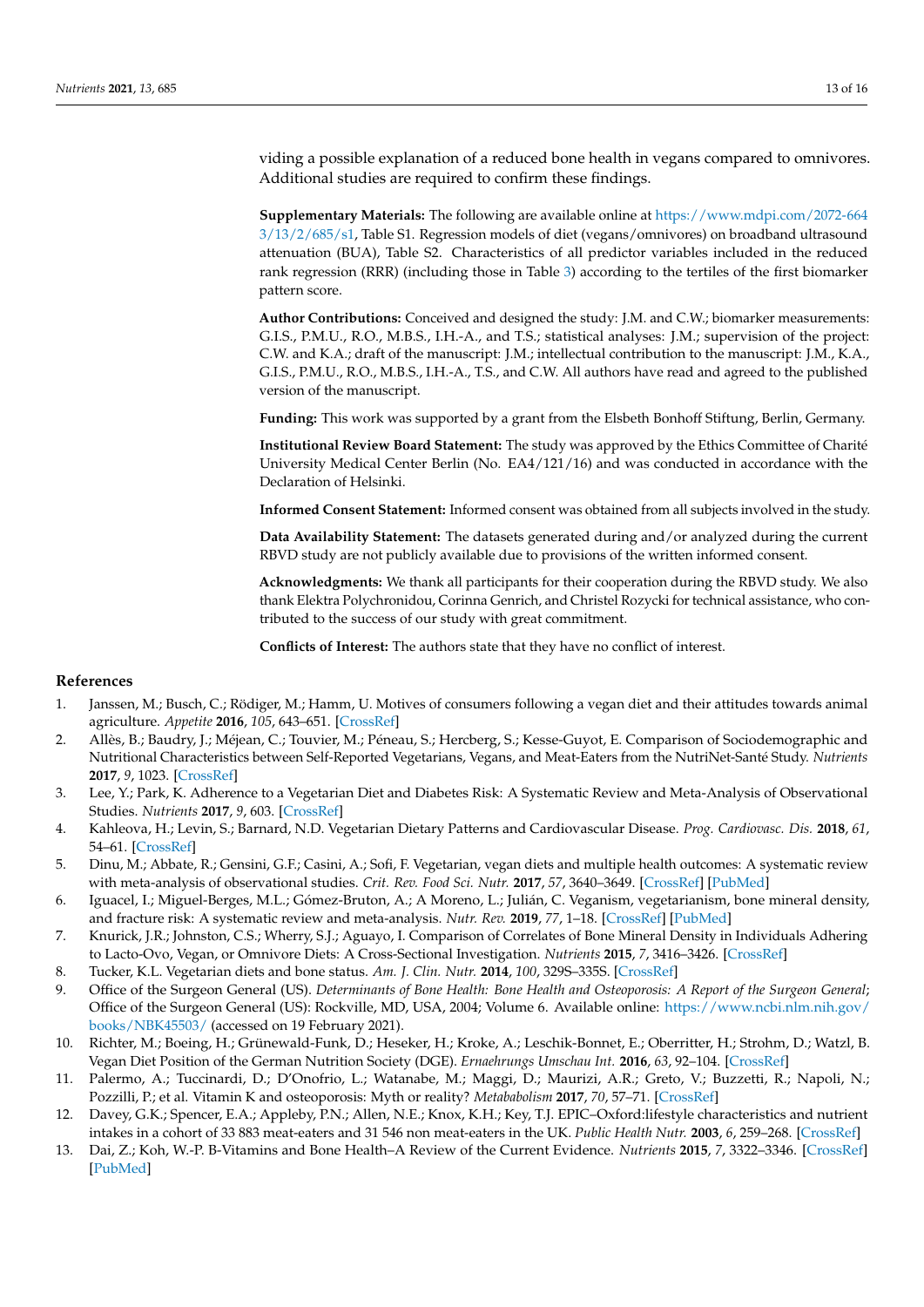- <span id="page-14-0"></span>14. Kalimeri, M.; Leek, F.; Wang, N.X.; Koh, H.R.; Roy, N.C.; Cameron-Smith, D.; Kruger, M.C.; Henry, C.J.; Totman, J.J. Folate and Vitamin B-12 Status Is Associated with Bone Mineral Density and Hip Strength of Postmenopausal Chinese-Singaporean Women. *JBMR Plus* **2020**, *4*. [\[CrossRef\]](http://doi.org/10.1002/jbm4.10399) [\[PubMed\]](http://www.ncbi.nlm.nih.gov/pubmed/33103028)
- <span id="page-14-1"></span>15. Goltzman, D.; Mannstadt, M.; Marcocci, C. Physiology of the Calcium-Parathyroid Hormone-Vitamin D Axis. *Front. Horm. Res.* **2018**, *50*, 1–13. [\[CrossRef\]](http://doi.org/10.1159/000486060) [\[PubMed\]](http://www.ncbi.nlm.nih.gov/pubmed/29597231)
- <span id="page-14-2"></span>16. Menzel, J.; Biemann, R.; Longree, A.; Isermann, B.; Mai, K.; Schulze, M.B.; Abraham, K.; Weikert, C. Associations of a vegan diet with inflammatory biomarkers. *Sci. Rep.* **2020**, *10*, 1933–1938. [\[CrossRef\]](http://doi.org/10.1038/s41598-020-58875-x)
- <span id="page-14-3"></span>17. General Electric Company. Achilles EXPII—Affordable and Convenient Fracture Risk Assessment Using Quantitative Ultrasound. Available online: [https://www3.gehealthcare.com/en/nonav-marquee/~{}/media/57f9c197945d4eadb9c29221fc815624.ashx201](https://www3.gehealthcare.com/en/nonav-marquee/~{}/media/57f9c197945d4eadb9c29221fc815624.ashx2017) [7](https://www3.gehealthcare.com/en/nonav-marquee/~{}/media/57f9c197945d4eadb9c29221fc815624.ashx2017) (accessed on 19 February 2021).
- <span id="page-14-4"></span>18. The InterAct Consortium Validity of a short questionnaire to assess physical activity in 10 European countries. *Eur. J. Epidemiol.* **2012**, *27*, 15–25. [\[CrossRef\]](http://doi.org/10.1007/s10654-011-9625-y)
- <span id="page-14-5"></span>19. Weitkunat, K.; Schumann, S.; Nickel, D.; Hornemann, S.; Petzke, K.J.; Schulze, M.B.; Pfeiffer, A.F.H.; Klaus, S. Odd-chain fatty acids as a biomarker for dietary fiber intake: A novel pathway for endogenous production from propionate. *Am. J. Clin. Nutr.* **2017**, *105*, 1544–1551. [\[CrossRef\]](http://doi.org/10.3945/ajcn.117.152702)
- <span id="page-14-6"></span>20. Fedosov, S.N.; Brito, A.; Miller, J.W.; Green, R.; Allen, L.H. Combined indicator of vitamin B12 status: Modification for missing biomarkers and folate status and recommendations for revised cut-points. *Clin. Chem. Lab. Med.* **2015**, *53*, 1215–1225. [\[CrossRef\]](http://doi.org/10.1515/cclm-2014-0818)
- <span id="page-14-7"></span>21. Weikert, C.; Trefflich, I.; Menzel, J.; Obeid, R.; Longree, A.; Dierkes, J.; Meyer, K.; Herter-Aeberli, I.; Mai, K.; Stangl, G.I.; et al. Vitamin and Mineral Status in a Vegan Diet. *Dtsch. Arztebl. Int.* **2020**, *117*, 575–582.
- <span id="page-14-8"></span>22. Hoffmann, K.; Schulze, M.B.; Schienkiewitz, A.; Nöthlings, U.; Boeing, H. Application of a New Statistical Method to Derive Dietary Patterns in Nutritional Epidemiology. *Am. J. Epidemiol.* **2004**, *159*, 935–944. [\[CrossRef\]](http://doi.org/10.1093/aje/kwh134)
- <span id="page-14-9"></span>23. Chiu, J.-F.; Lan, S.-J.; Yang, C.-Y.; Wang, P.-W.; Yao, W.-J.; Su, I.-H.; Hsieh, C.-C. Long-Term Vegetarian Diet and Bone Mineral Density in Postmenopausal Taiwanese Women. *Calcif. Tissue Int.* **1997**, *60*, 245–249. [\[CrossRef\]](http://doi.org/10.1007/PL00005812)
- 24. Barr, S.I.; Prior, J.C.; Janelle, K.; Lentle, B.C. Spinal Bone Mineral Density in Premenopausal Vegetarian and Nonvegetarian Women: Cross-Sectional and Prospective Comparisons. *J. Am. Diet. Assoc.* **1998**, *98*, 760–765. [\[CrossRef\]](http://doi.org/10.1016/S0002-8223(98)00172-2)
- 25. Lau, E.; Kwok, T.; Woo, J.; Ho, S.C. Bone mineral density in Chinese elderly female vegetarians, vegans, lacto-vegetarians and omnivores. *Eur. J. Clin. Nutr.* **1998**, *52*, 60–64. [\[CrossRef\]](http://doi.org/10.1038/sj.ejcn.1600516)
- 26. Outila, T.A.; Kärkkäinen, M.U.M.; Seppänen, R.H.; Lamberg-Allardt, C.J.E. Dietary Intake of Vitamin D in Premenopausal, Healthy Vegans was Insufficient to Maintain Concentrations of Serum 25-hydroxyvitamin D and Intact Parathyroid Hormone Within Normal Ranges During the Winter in Finland. *J. Am. Diet. Assoc.* **2000**, *100*, 434–441. [\[CrossRef\]](http://doi.org/10.1016/S0002-8223(00)00134-6)
- 27. Fontana, L.; Shew, J.L.; Holloszy, J.O.; Villareal, D.T. Low Bone Mass in Subjects on a Long-term Raw Vegetarian Diet. *Arch. Intern. Med.* **2005**, *165*, 684–689. [\[CrossRef\]](http://doi.org/10.1001/archinte.165.6.684) [\[PubMed\]](http://www.ncbi.nlm.nih.gov/pubmed/15795346)
- <span id="page-14-10"></span>28. Ho-Pham, L.T.; Nguyen, P.L.T.; Le, T.T.T.; Doan, T.A.T.; Tran, N.T.; Nguyen, T.V.; Le, T.A. Veganism, bone mineral density, and body composition: A study in Buddhist nuns. *Osteoporos. Int.* **2009**, *20*, 2087–2093. [\[CrossRef\]](http://doi.org/10.1007/s00198-009-0916-z)
- <span id="page-14-11"></span>29. Ambroszkiewicz, J.; Klemarczyk, W.; Gajewska, J.; Chełchowska, M.; Franek, E.; Laskowska-Klita, T. The influence of vegan diet on bone mineral density and biochemical bone turnover markers. *Pediatr. Endocrinol. Diabetes Metab.* **2010**, *16*, 201–204.
- <span id="page-14-12"></span>30. Busse, B.; Bale, H.A.; Zimmermann, E.A.; Panganiban, B.; Barth, H.D.; Carriero, A.; Vettorazzi, E.; Zustin, J.; Hahn, M.; Ager, J.W., 3rd; et al. Vitamin D Deficiency Induces Early Signs of Aging in Human Bone, Increasing the Risk of Fracture. *Sci. Transl. Med.* **2013**, *5*, 193ra188. [\[CrossRef\]](http://doi.org/10.1126/scitranslmed.3006286) [\[PubMed\]](http://www.ncbi.nlm.nih.gov/pubmed/23843449)
- <span id="page-14-13"></span>31. Majchrzak, D.; Singer, I.; Männer, M.; Rust, P.; Genser, D.; Wagner, K.-H.; Elmadfa, I. B-Vitamin Status and Concentrations of Homocysteine in Austrian Omnivores, Vegetarians and Vegans. *Ann. Nutr. Metab.* **2006**, *50*, 485–491. [\[CrossRef\]](http://doi.org/10.1159/000095828)
- <span id="page-14-14"></span>32. Schüpbach, R.; Wegmuller, R.; Berguerand, C.; Bui, M.; Herteraeberli, I. Micronutrient status and intake in omnivores, vegetarians and vegans in Switzerland. *Eur. J. Nutr.* **2017**, *56*, 283–293. [\[CrossRef\]](http://doi.org/10.1007/s00394-015-1079-7) [\[PubMed\]](http://www.ncbi.nlm.nih.gov/pubmed/26502280)
- <span id="page-14-15"></span>33. Navarro-Valverde, C.; Caballero-Villarraso, J.; Mata-Granados, J.M.; Casado-Diaz, A.; Sosa-Henríquez, M.; Malouf-Sierra, J.; Nogues-Solan, X.; Rodriguez-Mañas, L.; Cortés-Gil, X.; Delgadillo-Duarte, J.; et al. High Serum Retinol as a Relevant Contributor to Low Bone Mineral Density in Postmenopausal Osteoporotic Women. *Calcif. Tissue Int.* **2018**, *102*, 651–656. [\[CrossRef\]](http://doi.org/10.1007/s00223-017-0379-8) [\[PubMed\]](http://www.ncbi.nlm.nih.gov/pubmed/29294148)
- <span id="page-14-16"></span>34. Burdge, G.C.; Tan, S.-Y.; Henry, C.J. Long-chain n-3 PUFA in vegetarian women: A metabolic perspective. *J. Nutr. Sci.* **2017**, *6*, e58. [\[CrossRef\]](http://doi.org/10.1017/jns.2017.62) [\[PubMed\]](http://www.ncbi.nlm.nih.gov/pubmed/29209497)
- <span id="page-14-17"></span>35. Tur, J.A.; Bibiloni, M.M.; Sureda, A.; Pons, A. Dietary sources of omega 3 fatty acids: Public health risks and benefits. *Br. J. Nutr.* **2012**, *107*, S23–S52. [\[CrossRef\]](http://doi.org/10.1017/S0007114512001456)
- <span id="page-14-18"></span>36. Bao, M.; Zhang, K.; Wei, Y.; Hua, W.; Gao, Y.; Li, X.; Ye, L. Therapeutic potentials and modulatory mechanisms of fatty acids in bone. *Cell Prolif.* **2019**, *53*, e12735. [\[CrossRef\]](http://doi.org/10.1111/cpr.12735)
- <span id="page-14-19"></span>37. Sadeghi, O.; Djafarian, K.; Ghorabi, S.; Khodadost, M.; Nasiri, M.; Shab-Bidar, S. Dietary intake of fish, n-3 polyunsaturated fatty acids and risk of hip fracture: A systematic review and meta-analysis on observational studies. *Crit. Rev. Food Sci. Nutr.* **2017**, *59*, 1320–1333. [\[CrossRef\]](http://doi.org/10.1080/10408398.2017.1405908)
- <span id="page-14-20"></span>38. Orchard, T.S.; Pan, X.; Cheek, F.; Ing, S.W.; Jackson, R.D. A systematic review of omega-3 fatty acids and osteoporosis. *Br. J. Nutr.* **2012**, *107*, S253–S260. [\[CrossRef\]](http://doi.org/10.1017/S0007114512001638)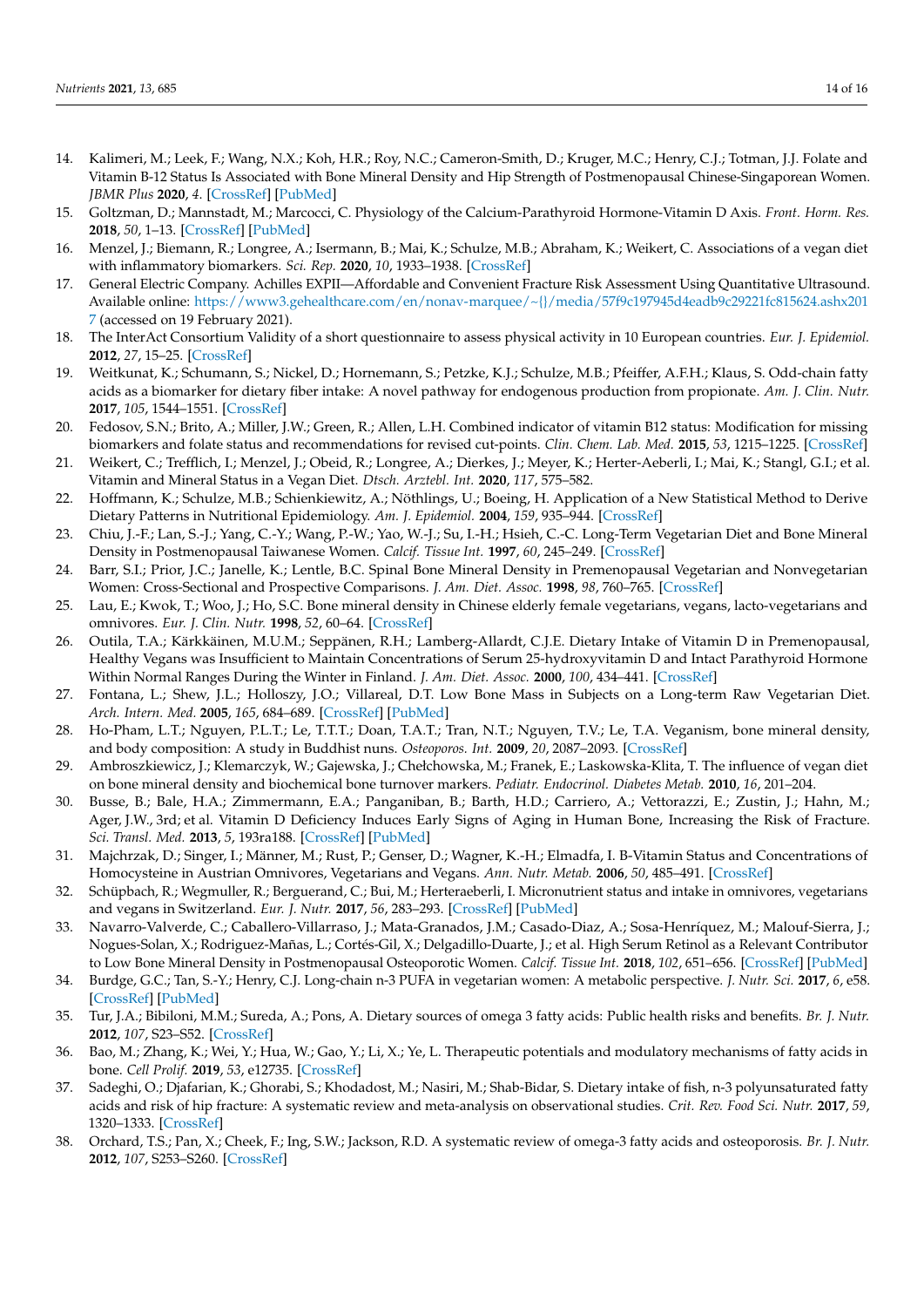- <span id="page-15-0"></span>39. Abdelhamid, A.; Hooper, L.; Sivakaran, R.; Hayhoe, R.P.G.; Welch, A.; the PUFAH Group. The Relationship Between Omega-3, Omega-6 and Total Polyunsaturated Fat and Musculoskeletal Health and Functional Status in Adults: A Systematic Review and Meta-analysis of RCTs. *Calcif. Tissue Int.* **2019**, *105*, 353–372. [\[CrossRef\]](http://doi.org/10.1007/s00223-019-00584-3)
- <span id="page-15-1"></span>40. Hoeg, A.; Gogakos, A.; Murphy, E.; Mueller, S.; Köhrle, J.; Reid, D.M.; Glüer, C.C.; Felsenberg, D.; Roux, C.; Eastell, R.; et al. Bone Turnover and Bone Mineral Density Are Independently Related to Selenium Status in Healthy Euthyroid Postmenopausal Women. *J. Clin. Endocrinol. Metab.* **2012**, *97*, 4061–4070. [\[CrossRef\]](http://doi.org/10.1210/jc.2012-2121)
- <span id="page-15-2"></span>41. Hoeflich, J.; Hollenbach, B.; Behrends, T.; Hoeg, A.; Stosnach, H.; Schomburg, L. The choice of biomarkers determines the selenium status in young German vegans and vegetarians. *Br. J. Nutr.* **2010**, *104*, 1601–1604. [\[CrossRef\]](http://doi.org/10.1017/S0007114510002618) [\[PubMed\]](http://www.ncbi.nlm.nih.gov/pubmed/20637135)
- <span id="page-15-3"></span>42. Pietschmann, N.; Rijntjes, E.; Hoeg, A.; Stoedter, M.; Schweizer, U.; Seemann, P.; Schomburg, L. Selenoprotein P is the essential selenium transporter for bones. *Metallomics* **2014**, *6*, 1043–1049. [\[CrossRef\]](http://doi.org/10.1039/C4MT00003J)
- <span id="page-15-4"></span>43. Della Pepa, G.; Brandi, M.L. Microelements for bone boost: The last but not the least. *Clin. Cases Miner. Bone Metab.* **2016**, *13*, 181–185. [\[CrossRef\]](http://doi.org/10.11138/ccmbm/2016.13.3.181)
- <span id="page-15-5"></span>44. Hyun, T.H.; Barrett-Connor, E.; Milne, D.B. Zinc intakes and plasma concentrations in men with osteoporosis: The Rancho Bernardo Study. *Am. J. Clin. Nutr.* **2004**, *80*, 715–721. [\[CrossRef\]](http://doi.org/10.1093/ajcn/80.3.715)
- <span id="page-15-6"></span>45. Nouvenne, A.; Ticinesi, A.; Morelli, I.; Guida, L.; Borghi, L.; Meschi, T. Fad diets and their effect on urinary stone formation. *Transl. Androl. Urol.* **2014**, *3*, 303–312.
- <span id="page-15-7"></span>46. Jahnen-Dechent, W.; Ketteler, M. Magnesium basics. *Clin. Kidney J.* **2012**, *5*, i3–i14. [\[CrossRef\]](http://doi.org/10.1093/ndtplus/sfr163)
- <span id="page-15-8"></span>47. Foley, K.F.; Boccuzzi, L. Urine Calcium: Laboratory Measurement and Clinical Utility. *Lab. Med.* **2010**, *41*, 683–686. [\[CrossRef\]](http://doi.org/10.1309/LM9SO94ZNBHEDNTM)
- <span id="page-15-9"></span>48. Tapsell, L.C.; Neale, E.P.; Satija, A.; Hu, F.B. Foods, Nutrients, and Dietary Patterns: Interconnections and Implications for Dietary Guidelines. *Adv. Nutr.* **2016**, *7*, 445–454. [\[CrossRef\]](http://doi.org/10.3945/an.115.011718) [\[PubMed\]](http://www.ncbi.nlm.nih.gov/pubmed/27184272)
- <span id="page-15-10"></span>49. Arslanca, T.; Korkmaz, V.; Arslanca, S.B.; Karadag, B.; Ergün, Y. Body iodine status in women with postmenopausal osteoporosis. *Menopause* **2018**, *25*, 320–323. [\[CrossRef\]](http://doi.org/10.1097/GME.0000000000000987)
- <span id="page-15-11"></span>50. Abrahamsen, B.; Jørgensen, H.L.; Laulund, A.S.; Nybo, M.; Brix, T.H.; Hegedüs, L. Low Serum Thyrotropin Level and Duration of Suppression as a Predictor of Major Osteoporotic Fractures—The Openthyro Register Cohort. *J. Bone Miner. Res.* **2014**, *29*, 2040–2050. [\[CrossRef\]](http://doi.org/10.1002/jbmr.2244)
- <span id="page-15-12"></span>51. Murphy, E.; Glüer, C.C.; Reid, D.M.; Felsenberg, D.; Roux, C.; Eastell, R.; Williams, G.R. Thyroid Function within the Upper Normal Range Is Associated with Reduced Bone Mineral Density and an Increased Risk of Nonvertebral Fractures in Healthy Euthyroid Postmenopausal Women. *J. Clin. Endocrinol. Metab.* **2010**, *95*, 3173–3181. [\[CrossRef\]](http://doi.org/10.1210/jc.2009-2630) [\[PubMed\]](http://www.ncbi.nlm.nih.gov/pubmed/20410228)
- <span id="page-15-13"></span>52. Liu, Z.; Jeppesen, P.B.; Gregersen, S.; Chen, X.; Hermansen, K. Dose- and Glucose-Dependent Effects of Amino Acids on Insulin Secretion from Isolated Mouse Islets and Clonal INS-1E Beta-Cells. *Rev. Diabet. Stud.* **2008**, *5*, 232–244. [\[CrossRef\]](http://doi.org/10.1900/RDS.2008.5.232) [\[PubMed\]](http://www.ncbi.nlm.nih.gov/pubmed/19290384)
- <span id="page-15-14"></span>53. Yang, J.; Zhang, X.; Wang, W.; Liu, J. Insulin stimulates osteoblast proliferation and differentiation through ERK and PI3K in MG-63 cells. *Cell Biochem. Funct.* **2010**, *28*, 334–341. [\[CrossRef\]](http://doi.org/10.1002/cbf.1668)
- <span id="page-15-15"></span>54. Jennings, A.; MacGregor, A.; Spector, T.; Cassidy, A. Amino Acid Intakes Are Associated with Bone Mineral Density and Prevalence of Low Bone Mass in Women: Evidence from Discordant Monozygotic Twins. *J. Bone Miner. Res.* **2015**, *31*, 326–335. [\[CrossRef\]](http://doi.org/10.1002/jbmr.2703)
- <span id="page-15-16"></span>55. Fujita, S.; Volpi, E. Amino Acids and Muscle Loss with Aging. *J. Nutr.* **2006**, *136*, 277S–280S. [\[CrossRef\]](http://doi.org/10.1093/jn/136.1.277S) [\[PubMed\]](http://www.ncbi.nlm.nih.gov/pubmed/16365098)
- <span id="page-15-17"></span>56. Guo, Y.-C.; Yuan, Q. Fibroblast growth factor 23 and bone mineralisation. *Int. J. Oral Sci.* **2015**, *7*, 8–13. [\[CrossRef\]](http://doi.org/10.1038/ijos.2015.1) [\[PubMed\]](http://www.ncbi.nlm.nih.gov/pubmed/25655009)
- <span id="page-15-18"></span>57. Fukumoto, S. FGF23 and Bone and Mineral Metabolism. In *Bone Regulators and Osteoporosis Therapy. Handbook of Experimental Pharmacology*; Springer: Cham, Switzerland, 2019; Volume 262, pp. 281–308. [\[CrossRef\]](http://doi.org/10.1007/164_2019_330)
- <span id="page-15-19"></span>58. Richter, B.; Faul, C. FGF23 Actions on Target Tissues—With and Without Klotho. *Front. Endocrinol.* **2018**, *9*, 189. [\[CrossRef\]](http://doi.org/10.3389/fendo.2018.00189) [\[PubMed\]](http://www.ncbi.nlm.nih.gov/pubmed/29770125)
- <span id="page-15-20"></span>59. Isakova, T.; Cai, X.; Lee, J.; Katz, R.; Cauley, J.A.; Fried, L.F.; Hoofnagle, A.N.; Satterfield, S.; Harris, T.B.; Shlipak, M.G.; et al. Associations of FGF23 With Change in Bone Mineral Density and Fracture Risk in Older Individuals. *J. Bone Miner. Res.* **2016**, *31*, 742–748. [\[CrossRef\]](http://doi.org/10.1002/jbmr.2750) [\[PubMed\]](http://www.ncbi.nlm.nih.gov/pubmed/26590361)
- <span id="page-15-22"></span>60. Han, W.; Bai, X.-J.; Han, L.-L.; Sun, X.-F.; Chen, X.-M. The relationship between serum fibroblast growth factor 23, Klotho, and lumbar spine bone mineral density in northern Chinese postmenopausal women. *Menopause* **2019**, *26*, 546–553. [\[CrossRef\]](http://doi.org/10.1097/GME.0000000000001276) [\[PubMed\]](http://www.ncbi.nlm.nih.gov/pubmed/30516715)
- 61. Shen, J.; Fu, S.; Song, Y. Relationship of Fibroblast Growth Factor 23 (FGF-23) Serum Levels with Low Bone Mass in Postmenopausal Women. *J. Cell. Biochem.* **2017**, *118*, 4454–4459. [\[CrossRef\]](http://doi.org/10.1002/jcb.26101)
- <span id="page-15-21"></span>62. Jovanovich, A.; Bùžková, P.; Chonchol, M.; Robbins, J.; Fink, H.A.; De Boer, I.H.; Kestenbaum, B.; Katz, R.; Carbone, L.; Lee, J.; et al. Fibroblast Growth Factor 23, Bone Mineral Density, and Risk of Hip Fracture Among Older Adults: The Cardiovascular Health Study. *J. Clin. Endocrinol. Metab.* **2013**, *98*, 3323–3331. [\[CrossRef\]](http://doi.org/10.1210/jc.2013-1152)
- <span id="page-15-23"></span>63. Zheng, S.; Chen, Y.; Zheng, Y.; Zhou, Z.; Li, Z. Correlation of serum levels of fibroblast growth factor 23 and Klotho protein levels with bone mineral density in maintenance hemodialysis patients. *Eur. J. Med Res.* **2018**, *23*, 18. [\[CrossRef\]](http://doi.org/10.1186/s40001-018-0315-z)
- <span id="page-15-24"></span>64. Chalhoub, D.; Marques, E.; Meirelles, O.; Semba, R.D.; Ferrucci, L.; Satterfield, S.; Nevitt, M.; Cauley, J.A.; Harris, T.; Health ABC Study. Association of Serum Klotho with Loss of Bone Mineral Density and Fracture Risk in Older Adults. *J. Am. Geriatr. Soc.* **2016**, *64*, e304–e308. [\[CrossRef\]](http://doi.org/10.1111/jgs.14661) [\[PubMed\]](http://www.ncbi.nlm.nih.gov/pubmed/27910102)